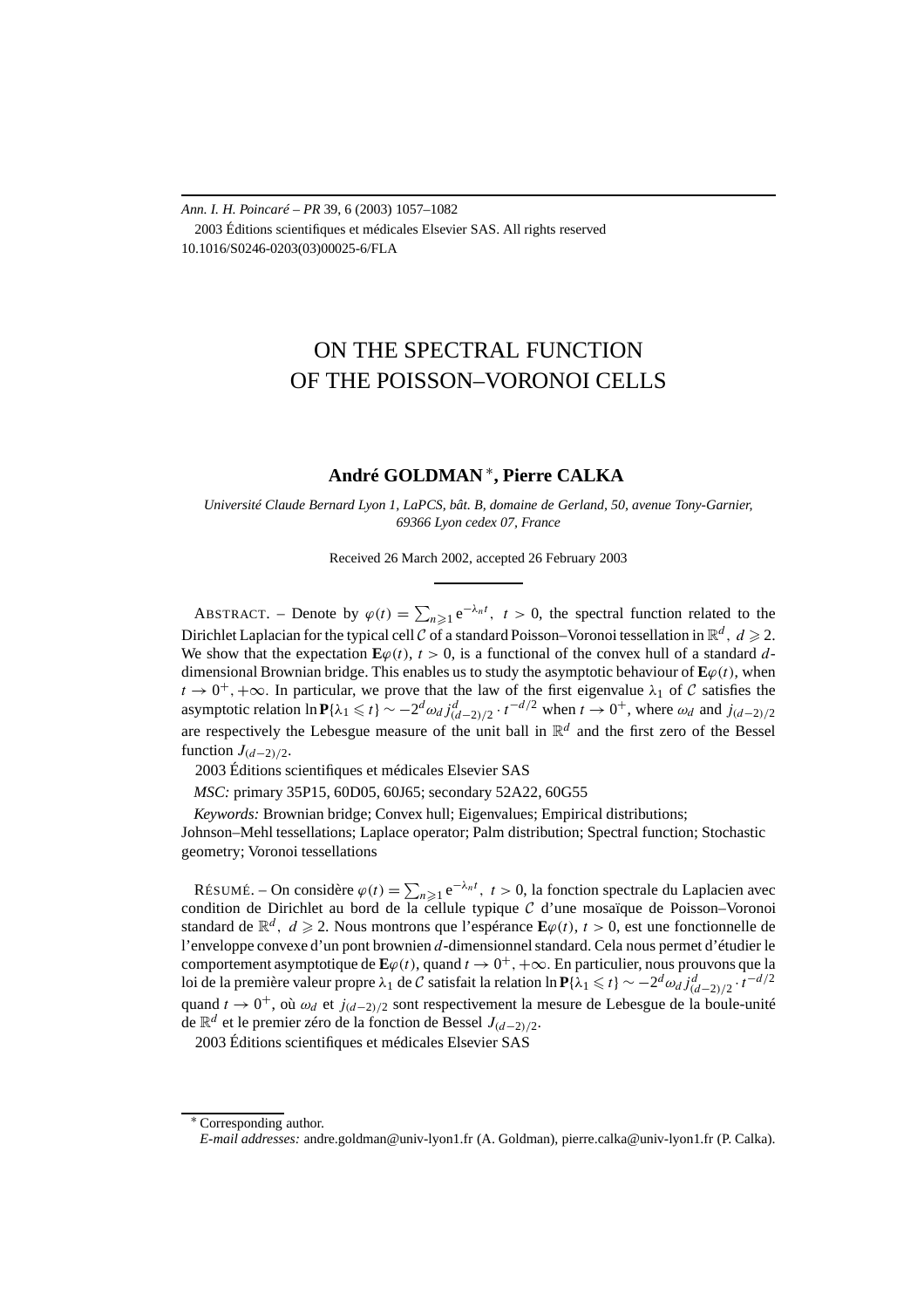## 1058 A. GOLDMAN, P. CALKA / Ann. I. H. Poincaré – PR 39 (2003) 1057–1082

## **0. Introduction and statement of the main results**

Consider  $\Phi = \{x_n; n \ge 1\}$  a homogeneous Poisson point process in  $\mathbb{R}^d$ ,  $d \ge 2$ , with the  $d$ -dimensional Lebesgue measure  $V_d$  for intensity measure. The set of cells

$$
C(x) = \{ y \in \mathbb{R}^d; \ \|y - x\| \leq \|y - x'\|, \ x' \in \Phi \}, \quad x \in \Phi,
$$

(which are almost surely bounded polyhedra) is the well known *Poisson–Voronoi tessellation* of  $\mathbb{R}^d$ . Introduced by Meijering [17] and Gilbert [8] as a model of crystal aggregates, it provides now models for many natural phenomena as thermal conductivity [16], telecommunications [2], astrophysics [28] and ecology [22]. An extensive list of the areas in which the tessellation has been used can be found in Stoyan et al. [25] and Okabe et al. [21].

In order to describe the statistical properties of the tessellation, the notion of *typical cell* C in the Palm sense is commonly used [19]. Consider the space  $K$  of convex compact sets of  $\mathbb{R}^d$  endowed with the usual Hausdorff metric. Let us fix an arbitrary Borel set *B* ⊂  $\mathbb{R}^d$  such that  $0 < V_d(B) < +\infty$ . The typical cell C is defined by means of the identity [19]:

$$
\mathbf{E}h(\mathcal{C}) = \frac{1}{V_d(B)} \mathbf{E} \sum_{x \in B \cap \Phi} h(C(x) - x),
$$

where  $h: \mathcal{K} \to \mathbb{R}$  runs throughout the space of bounded measurable functions.

Consider now the cell

$$
C(0) = \{ y \in \mathbb{R}^d; \ \|y\| \leq \|y - x\|, \ x \in \Phi \}
$$

obtained when the origin is added to the point process  $\Phi$ . It is well known [19] that  $C(0)$  and  $C$  are equal in law. On the other hand, the typical cell can also be characterized by means of the empirical distributions. Indeed, let  $V_{d,R}$  be the set of all cells  $C(x)$ ,  $x \in \Phi$ , included in the ball  $B(R)$  centered at the origin and of radius  $R > 0$ . Let us define  $N_R = #V_{d,R}$  and fix  $h: K \to \mathbb{R}$  an arbitrary bounded measurable function. Then (see [11]):

$$
\mathbf{E}h(\mathcal{C}) = \lim_{R \to +\infty} \frac{1}{N_R} \sum_{C(x) \in \mathcal{V}_{d,R}} h(C(x) - x), \quad \text{a.s.}
$$

Explicit formulas for the distributions of the main geometric characteristics of the typical cell of the Poisson–Voronoi tessellation have been recently obtained [3,4]. Nevertheless their expressions are intricate and in general, we do not have any precise idea about the asymptotic behaviour of these distributions.

In this paper, we are interested in the properties of the *fundamental frequencies* of the typical cell C. More precisely let us consider  $0 < \lambda_1 < \lambda_2 \leq \cdots \leq \lambda_n \leq \cdots$  the (random) eigenvalues of the Laplacian under Dirichlet boundary conditions on  $\mathcal C$  and denote by

$$
\varphi(t) = \sum_{n\geqslant 1} e^{-\lambda_n t}, \quad t > 0,
$$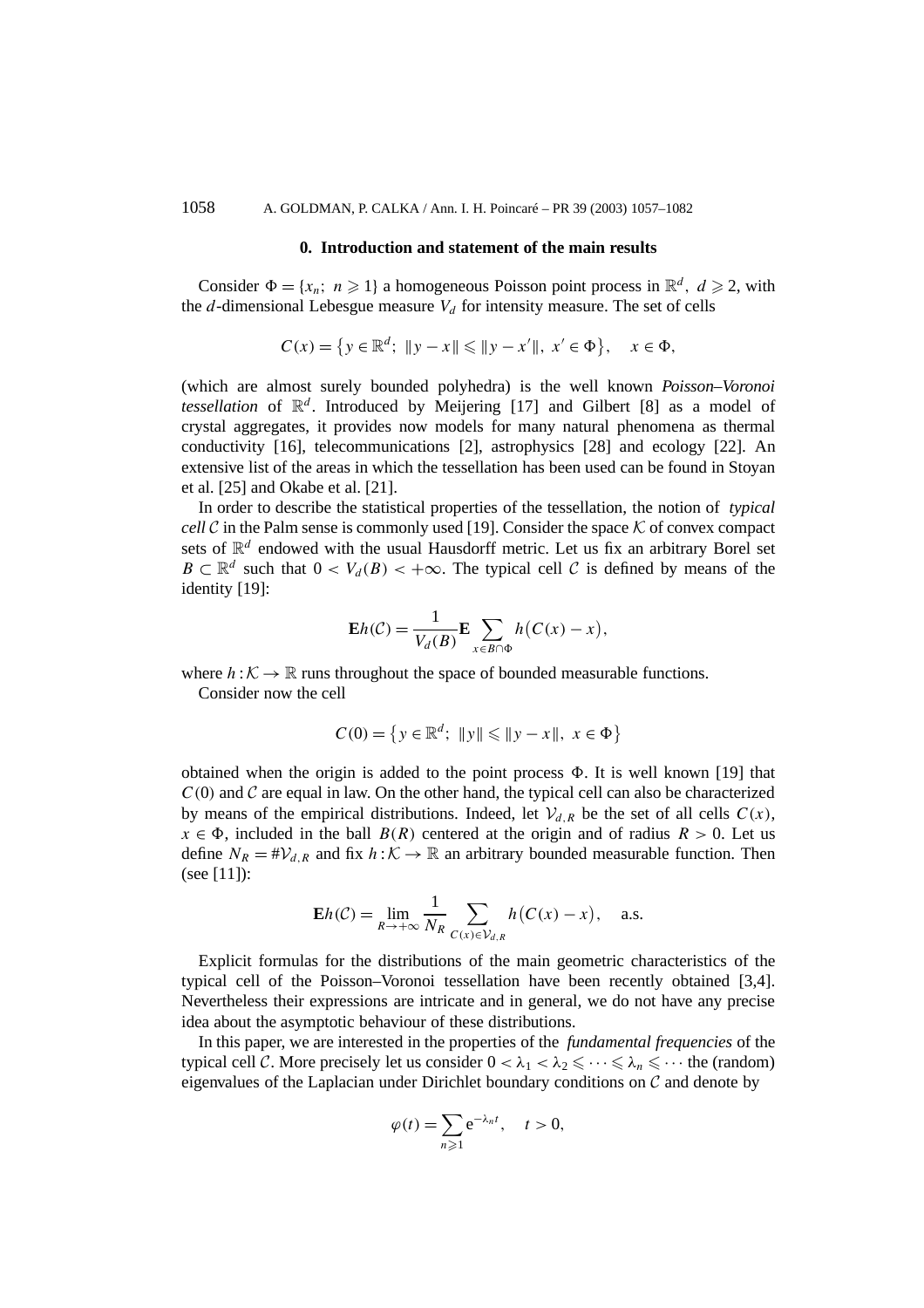the associated *spectral function*. Let us remark that the spectral function of deterministic sets has been largely studied in connection with their geometrical structure [7,14,29,30].

Besides, let

$$
W(t) \in \mathbb{R}^d
$$
,  $t \in [0, 1]$ ,  $W(0) \equiv W(1) \equiv 0$ ,

be a *d*-dimensional Brownian bridge on the interval [0*,* 1] independent of the point process  $\Phi$ . Let us denote by

$$
\mathbf{W} = \{ W(t); \ 0 \leq t \leq 1 \} \subset \mathbb{R}^d \tag{1}
$$

the associated path and by  $\widehat{W}$  its closed convex hull.

For a set  $D \subset \mathbb{R}^d$ , we define

$$
B(D; x) = \bigcup_{y \in D} B(y, \|y - x\|), \qquad \widetilde{B}(D; x) = \bigcup_{y \in D} \widetilde{B}(y, \|y - x\|),
$$

where  $B(y, r)$  (resp.  $\widetilde{B}(y, R) = \{x \in \mathbb{R}^d; \ \|x - y\| < R\}$ ) is the closed (resp. open) ball centered at *y* and of radius  $R > 0$ .  $V_d(D, x)$  will denote the *d*-dimensional Lebesgue measure of the set  $B(D; x)$ , i.e.,

$$
V_d(D, x) = V_d(\widetilde{B}(D; x)).
$$

The notation **P** (resp.  $\overline{P}$ ) is used for the probability associated to the point process  $\Phi$ (resp. to the Brownian bridge *W*). Likewise the expectations **E** and  $\overline{E}$  refer respectively to  $\Phi$  and *W*.

We show that the expectation  $\mathbf{E}\varphi(t)$ ,  $t > 0$ , is a functional of the Lebesgue measure of the sets  $B(\widehat{\mathbf{W}}; x)$ ,  $x \in \mathbb{R}^d$ .

THEOREM  $1. - For d \geq 2$ ,

$$
\mathbf{E}\varphi(t) = \frac{1}{(2\pi)^{d/2}} \int \overline{\mathbf{E}} \exp(-(2t)^{d/2} V_d(\widehat{\mathbf{W}}, x)) dx
$$
  
= 
$$
\frac{1}{(4\pi t)^{d/2}} \int \overline{\mathbf{E}} \exp(-V_d(\sqrt{2t}\widehat{\mathbf{W}}, x)) dx, \quad t > 0.
$$
 (2)

Formula (2) is the key point for the proof of our main result providing the logarithmic asymptotic behaviour of the distribution function (and of the Laplace transform) of the square of the fundamental frequency (e.g., the first eigenvalue  $\lambda_1$  of the Dirichlet laplacian) of the Poisson–Voronoi typical cell.

THEOREM 2. – *Denote by*  $\mu_1$  *the first eigenvalue of the largest random ball centered at the origin and included in C(*0*). We have*

$$
\lim_{t \to \infty} t^{-d/(d+2)} \ln \mathbf{E} e^{-t\lambda_1} = \lim_{t \to \infty} t^{-d/(d+2)} \ln \mathbf{E} \varphi(t) = \lim_{t \to +\infty} t^{-d/(d+2)} \ln \mathbf{E} e^{-t\mu_1}
$$

$$
= -2^{3d/(d+2)} \omega_d^{2/(d+2)} \left(\frac{d+2}{2}\right) \left(\frac{j_{(d-2)/2}^2}{d}\right)^{d/(d+2)},\tag{3}
$$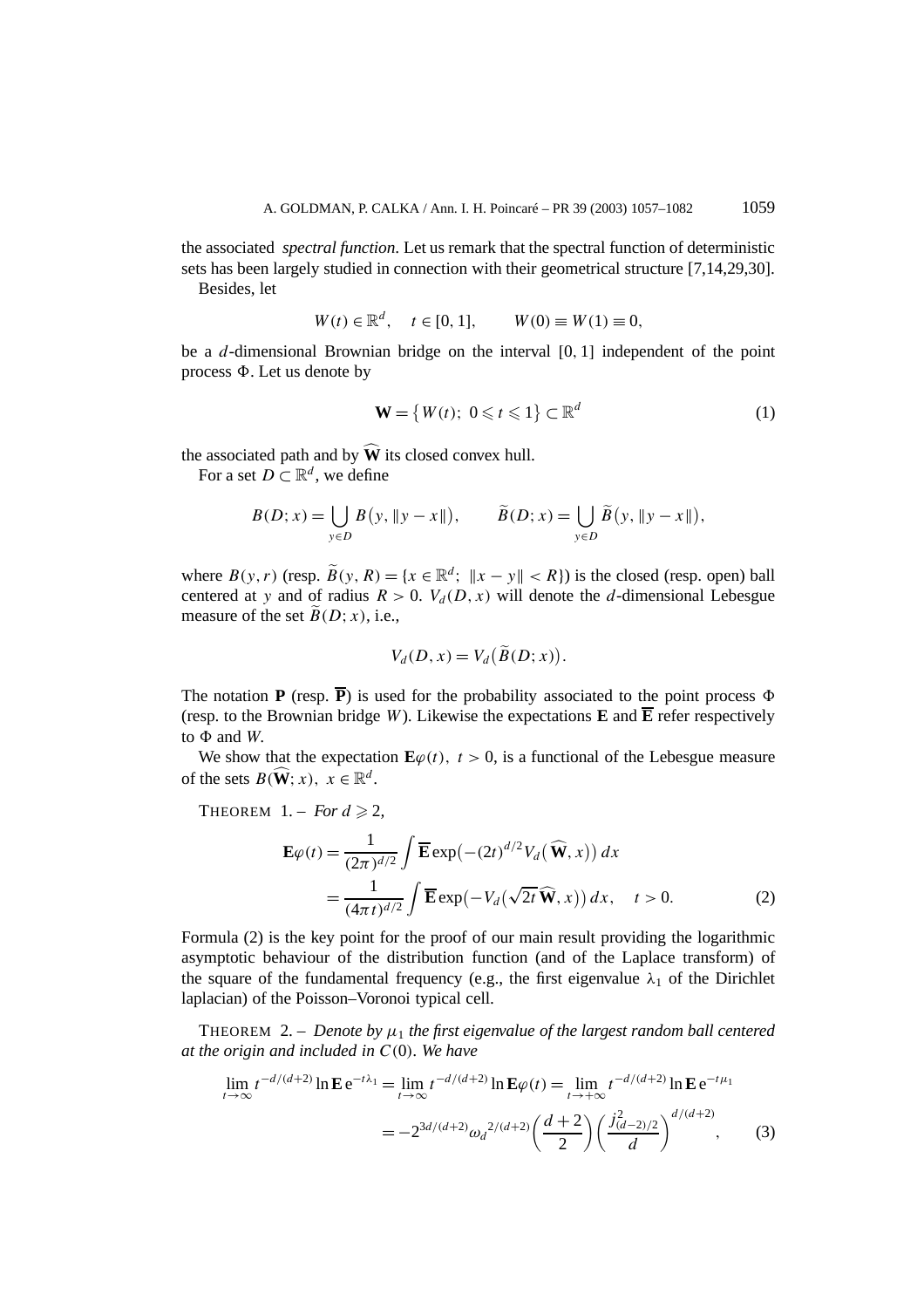*and*

$$
\lim_{t \to 0^+} t^{d/2} \ln \mathbf{P} \{\lambda_1 \leq t\} = \lim_{t \to 0^+} t^{d/2} \ln \mathbf{P} \{\mu_1 \leq t\} = -2^d \omega_d j_{(d-2)/2}^d,
$$
 (4)

*where*  $\omega_d = \sigma_d/d$  *and*  $j_{(d-2)/2}$  *are respectively the Lebesgue measure of the unit-ball of*  $\mathbb{R}^d$  *and the first positive zero of the Bessel function J*<sub>(*d*−2)/2</sub>*.* 

This non-trivial result is strongly connected with the Donsker–Varadhan theorem about the volume of the Wiener sausage [6] providing the logarithmic equivalent, when about the volume of the wiener sausage [6] providing the logarithmic equivalent, when  $t \to +\infty$ , of the survival probability  $P\{\sqrt{2t}\}\hat{W} \subset [\bigcup_{x \in \Phi} B(x, \varepsilon)]^c\}$  of a Brownian path until time *t >* 0 in a random medium of Poissonian obstacles which are the balls centered at  $x \in \Phi$  and of fixed radius  $\varepsilon > 0$ . More precisely, we will show as an intermediary result of our proof that this last logarithmic equivalent is precisely the same as the logarithmic For our proof that this fast fogarithmic equivalent is precisely the same as the fogarithmic equivalent of the probability  $P\{\sqrt{2t}\,\hat{\mathbf{W}}\subset 2\cdot C(0)\}$  that the Brownian bridge stays until time  $t > 0$  in the homothetic  $2 \cdot C(0)$  of the Poisson–Voronoi typical cell.

Besides, Theorem 2 shows that the asymptotic behaviour of the first eigenvalue of the typical cell  $C(0)$  is the same as the first eigenvalue of the largest ball included in  $C(0)$ . This result is substantially close to the work of A.S. Sznitman who proved that the large deviations of the first eigenvalue of the complementary of a Poisson cloud of obstacles (e.g., balls) in a fixed box are controlled by the largest ball free of obstacles (see [27], p. 182).

We can also exploit Theorem 1 by investigating the asymptotic estimation of  $\mathbf{E}\varphi(t)$ when  $t \to 0^+$ . Let us recall that H. Weyl proved in 1911 [30] that for a bounded domain  $U \subset \mathbb{R}^d$  with a piecewise-smooth boundary, the spectral function  $\varphi_U$  satisfies the asymptotic relation

$$
\varphi_U(t) \underset{t\to 0^+}{\sim} \frac{V_d(U)}{(4\pi t)^{d/2}}.
$$

For a bounded polygonal convex domain in  $\mathbb{R}^2$ , it was shown (see [14,23,29]) that when  $t \rightarrow 0^+,$ 

$$
\varphi_U(t) = \frac{V_2(U)}{4\pi t} - \frac{V_1(U)}{4\sqrt{4\pi t}} + \frac{1}{24} (\pi \alpha^{-1}(U) - N_0(U) + 2) + O(e^{-c/t}), \tag{5}
$$

where

- (i)  $V_1(U)$  is the perimeter of U;
- (ii)  $N_0(U)$  is the number of vertices of U;
- (iii)  $\alpha^{-1}(U) = \sum_{i=1}^{N_0(U)} 1/\alpha_i$  is the harmonic mean of the inside-facing angles  $\alpha_1, \ldots, \alpha_{N_0(U)}$  at the vertices of *U*;
- (iv)  $c > 0$  is a positive constant independent of  $t > 0$ .

For a bounded convex non-degenerate polyhedron  $U \subset \mathbb{R}^d$ ,  $d \ge 3$ , Fedosov [7] proved that we have when  $t \to 0^+$ ,

$$
\varphi_U(t) = \frac{V_d(U)}{(4\pi t)^{d/2}} - \frac{V_{d-1}(U)}{4(4\pi t)^{(d-1)/2}} + \frac{1}{8(4\pi t)^{(d-2)/2}} \sum_{i=1}^{N_{d-2}(U)} \frac{1}{3} \left(\frac{\omega_i}{\pi} - \frac{\pi}{\omega_i}\right) V_{d-2}(F_i) + \mathcal{O}\left(\frac{1}{t^{(d-3)/2}}\right),\tag{6}
$$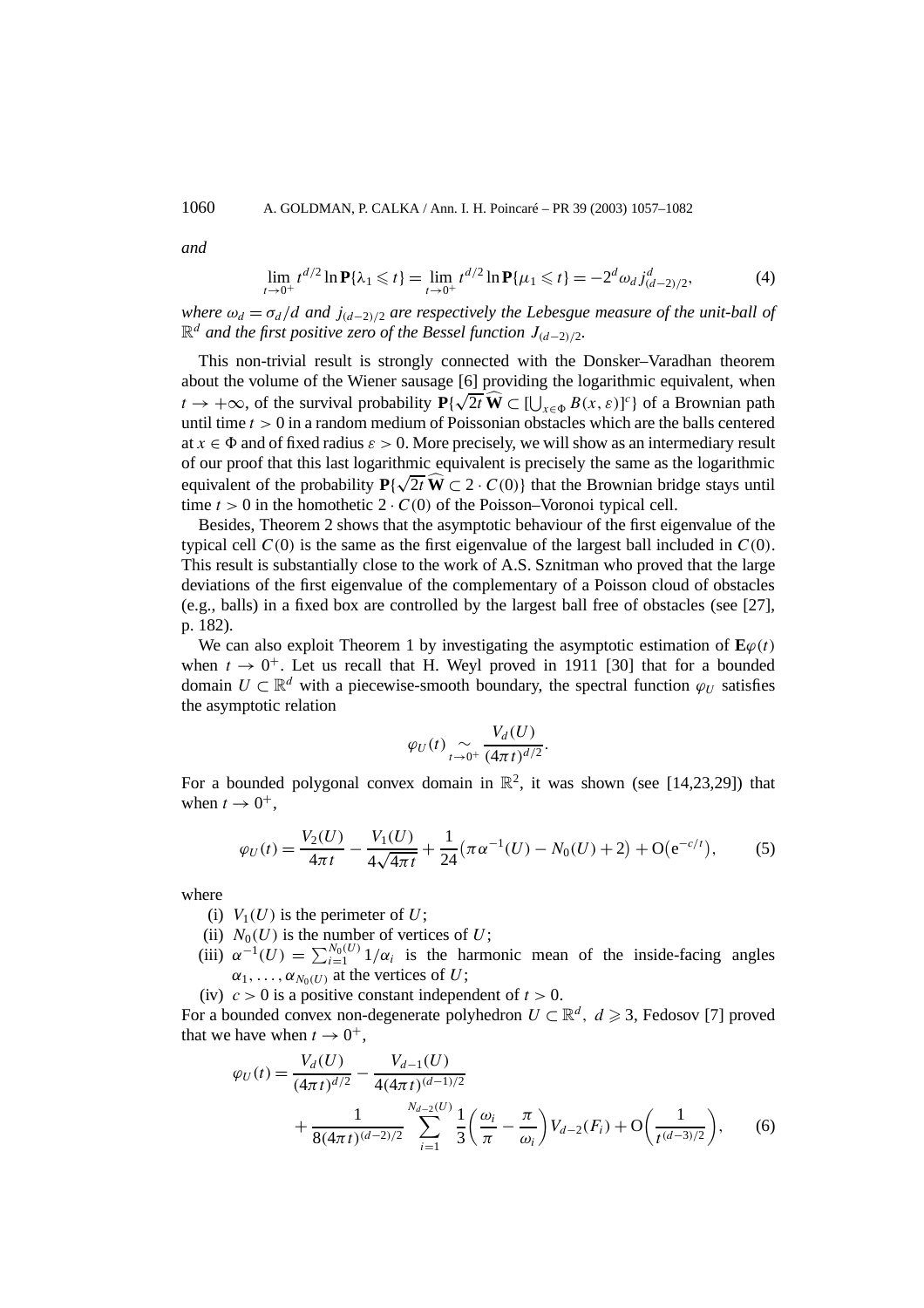where

- (i')  $V_{d-1}(U)$  is the  $(d-1)$ -dimensional measure of the boundary of *U*;
- (ii')  $F_i$ ,  $i = 1, ..., N_{d-2}(U)$ , are the  $(d-2)$ -dimensional faces of *U*;

(iii')  $\omega_i$  is the magnitude of the dihedral angle at the face  $F_i$ ,  $1 \le i \le N_{d-2}(U)$ . Returning now to the spectral function of the typical cell  $C$ , we prove that for all  $k \geq 1$ we have the asymptotic relation (when  $t \to 0^+$ )

$$
\mathbf{E}\varphi(t) = \frac{1}{(4\pi t)^{d/2}} \left\{ \sum_{i=0}^{k-1} c_{d,i} t^{i/2} + \mathcal{O}(t^{k/2}) \right\},\tag{7}
$$

where the coefficients  $c_{d,i}$  are expressed in terms of the covariances

$$
c(u_1,\ldots,u_j)=\overline{\mathbf{E}}(M_{u_1}\cdots M_{u_j}),\quad u_1,\ldots,u_j\in\mathbb{S}^{d-1},\ 1\leqslant j\leqslant i,
$$

and  $M_u = \sup_{0 \le s \le 1} (u \cdot W(s))$ ,  $u \in \mathbb{S}^{d-1}$ , is the projection of the *d*-dimensional Brownian path **W** on the half-line  $\mathbb{R}_{+}u$  (see Remark 3).

The calculation of the coefficients  $c_{2,i}$ ,  $i \ge 0$  (resp.  $c_{d,i}$ ,  $i = 0, 1$ ), shows that they have the same geometrical meaning (up to the expectation) as in deterministic formulas (5) and (6).

This paper is structured as follows. The first section is devoted to some useful preliminaries on the convex hull of the Brownian bridge. We then prove in the second section Theorem 1 and we provide some easy consequences of it. The following two sections are focused respectively on the proof of Theorem 2 about the asymptotic behaviour of  $\mathbf{E}\varphi(t)$ ,  $t \to +\infty$ , and on the asymptotic estimation of  $\mathbf{E}\varphi(t)$ ,  $t \to 0^+$ . We finally enunciate some concluding remarks.

The principal results of this paper were announced in [12].

## **1. Preliminaries on the convex hull of the** *d***-dimensional Brownian bridge**

We begin with the following elementary facts:

**PROPOSITION** 1. – *Consider a bounded closed set*  $C \subset \mathbb{R}^d$  *and denote by*  $\hat{C}$  *its closed convex hull. Furthermore let*  $D \subset C$  *be a countable, dense subset of*  $C$ *. We have* 

$$
B(C; x) = B(\widehat{C}; x),\tag{8}
$$

$$
V_d(D, x) = V_d(C, x) = V_d(\overline{B(D; x)}), \quad x \in \mathbb{R}^d.
$$
 (9)

*Proof of* (8). – Let  $u \in \mathbb{S}^{d-1}$  be a unit vector such that

$$
(x+\mathbb{R}_{+}u)\cap B(\widehat{C};x)\neq\emptyset.
$$

It can be easily seen that there exist a point  $z \in (x + \mathbb{R}_{+}u)$  and a support hyperplane  $H_u$ of  $\hat{C}$  perpendicular to *u* such that:

- (i)  $(x + \mathbb{R}_{+}u) \cap B(\hat{C}; x) = \overline{xz}$ , where  $\overline{xz} = {\lambda x + (1 \lambda)z, 0 \leq \lambda \leq 1}$  is the closed segment with bounding points  $x, z$ ;
- (ii)  $\|y z\| = \|y x\|, \forall y \in H_u \cap \partial \widehat{C}.$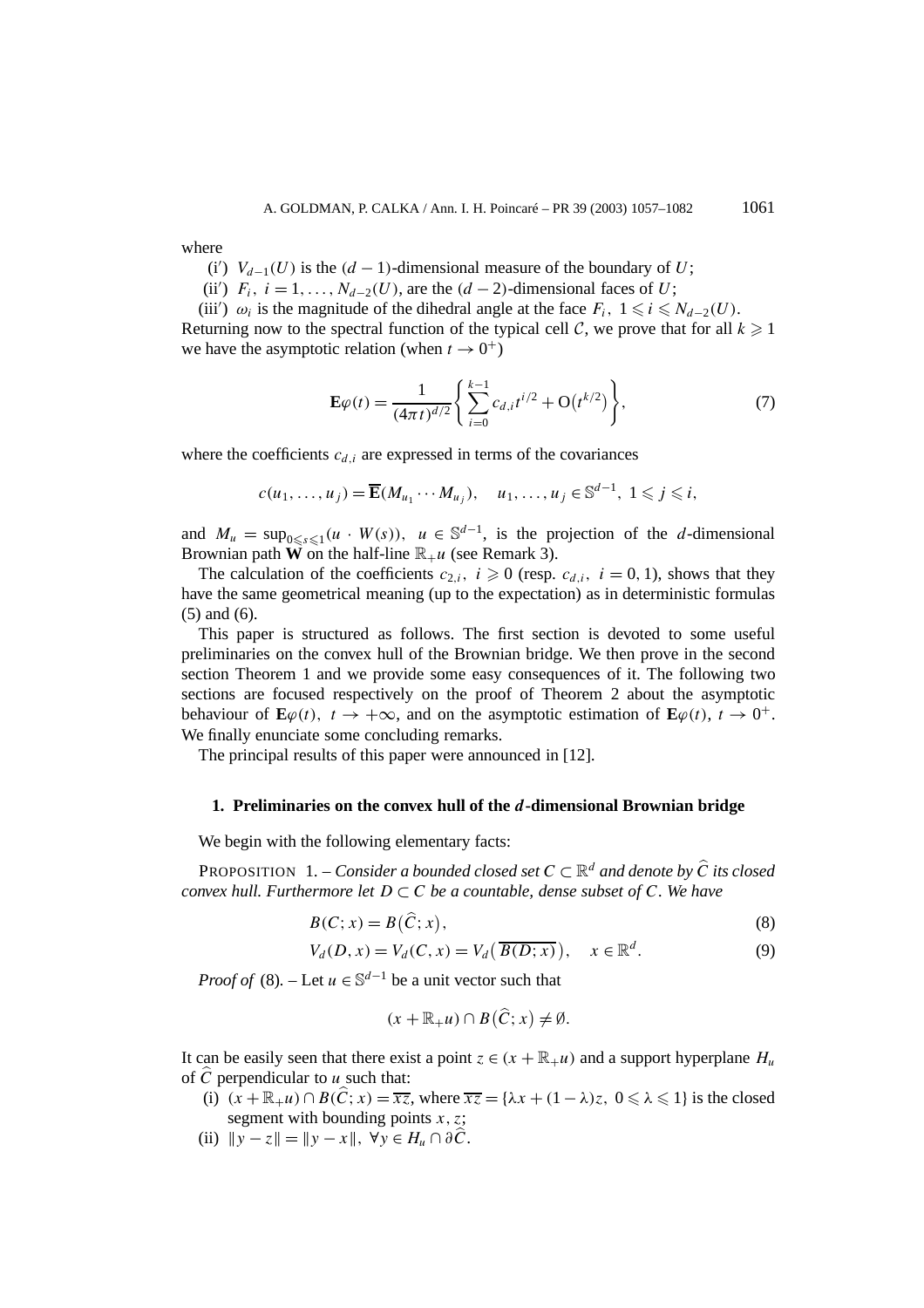Moreover it is known ([24], Corollary 18.3.1) that the intersection  $H_u \cap \partial \hat{C}$  must contain at least one point  $y \in C$ . Therefore

$$
(x + \mathbb{R}_{+}u) \cap B(\widehat{C}; x) \subset B(C; x) \quad \forall u \in \mathbb{S}^{d-1},
$$

which implies (8).  $\Box$ 

*Proof of* (9). – Fix  $y \in \overline{B(D; x)}$ . An elementary geometrical argument shows (the set *D* being bounded) that

$$
\{\lambda x + (1 - \lambda)y; \ 0 < \lambda \leq 1\} \subset B(D; x).
$$

Integrating then in spherical coordinates (with  $x$  as center) we obtain the equality

$$
V_d(D, x) = V_d\left(\overline{B(D; x)}\right).
$$

Combining this with the obvious inclusions

$$
\widetilde{B}(D;x) \subset \widetilde{B}(C;x) \subset B(C;x) \subset \overline{B(D;x)}, \quad x \in \mathbb{R}^d,
$$

we obtain the result.  $\Box$ 

Our next task is to give a useful estimate of the difference

$$
V_d(C, x) - \omega_d ||x||^d = V_d(B(C; x) \setminus B(||x||))
$$

for sets  $C \subset \mathbb{R}^d$  containing the origin. It follows from (8) that we may suppose that the set *C* is convex. Let us introduce a few notations. Fix  $x \in \mathbb{R}^d \setminus \{0\}$  and define:

- (i)  $H = \{y \in \mathbb{R}^d; (y x) \cdot x = 0\}$  the polar hyperplane of the point *x*;
- (ii)  $H^+ = \{y \in \mathbb{R}^d$ ;  $(y-x) \cdot x \le 0\}$  the half-space associated with *H* and containing the origin;
- (iii)  $\mathbb{S}^+ = \mathbb{S}^{d-1} \cap (H^+ x), \ \mathbb{S}^- = \mathbb{S}^{d-1} \setminus \mathbb{S}^+;$
- (iv)  $H_{0,u}$  the hyperplane perpendicular to the vector  $u \in \mathbb{S}^{d-1}$  and containing the origin;
- (v)  $H_u$  the support hyperplane of *C* perpendicular to *u* and included in the half-space  $H_{0,u}^{+} = \{ y \in \mathbb{R}^d; \ y \cdot u \geq 0 \};$
- (vi)  $\mathcal{A}(C, x) = \{u \in \mathbb{S}^-; H_u \cap (x + \mathbb{R}_+ u) \neq \emptyset\}$  (notice that  $H_u \cap (x + \mathbb{R}_+ u) \neq \emptyset$  for all  $u \in \mathbb{S}^+$ ;
- (vii)  $m(x, u) = d(x, H_u)$  the distance between x and  $H_u$ ,  $\rho(x, u) = |x \cdot u|$  $d(x, H_{0\mu})$  the distance between x and  $H_{0\mu}$ ,  $h(u) = d(0, H_u)$  the distance between  $H_u$  and  $H_{0,u}$ .

*Remark* 1. – For all  $x \in \mathbb{R}^d \setminus \{0\}$ , we have

$$
\begin{cases}\nm(x, u) = h(u) + \rho(x, u) & \text{if } u \in \mathbb{S}^+, \\
m(x, u) = |h(u) - \rho(x, u)| & \text{if } u \in \mathbb{S}^-, \\
\mathcal{A}(C, x) = \{u \in \mathbb{S}^-; h(u) - \rho(x, u) \ge 0\}.\n\end{cases}
$$
\n(10)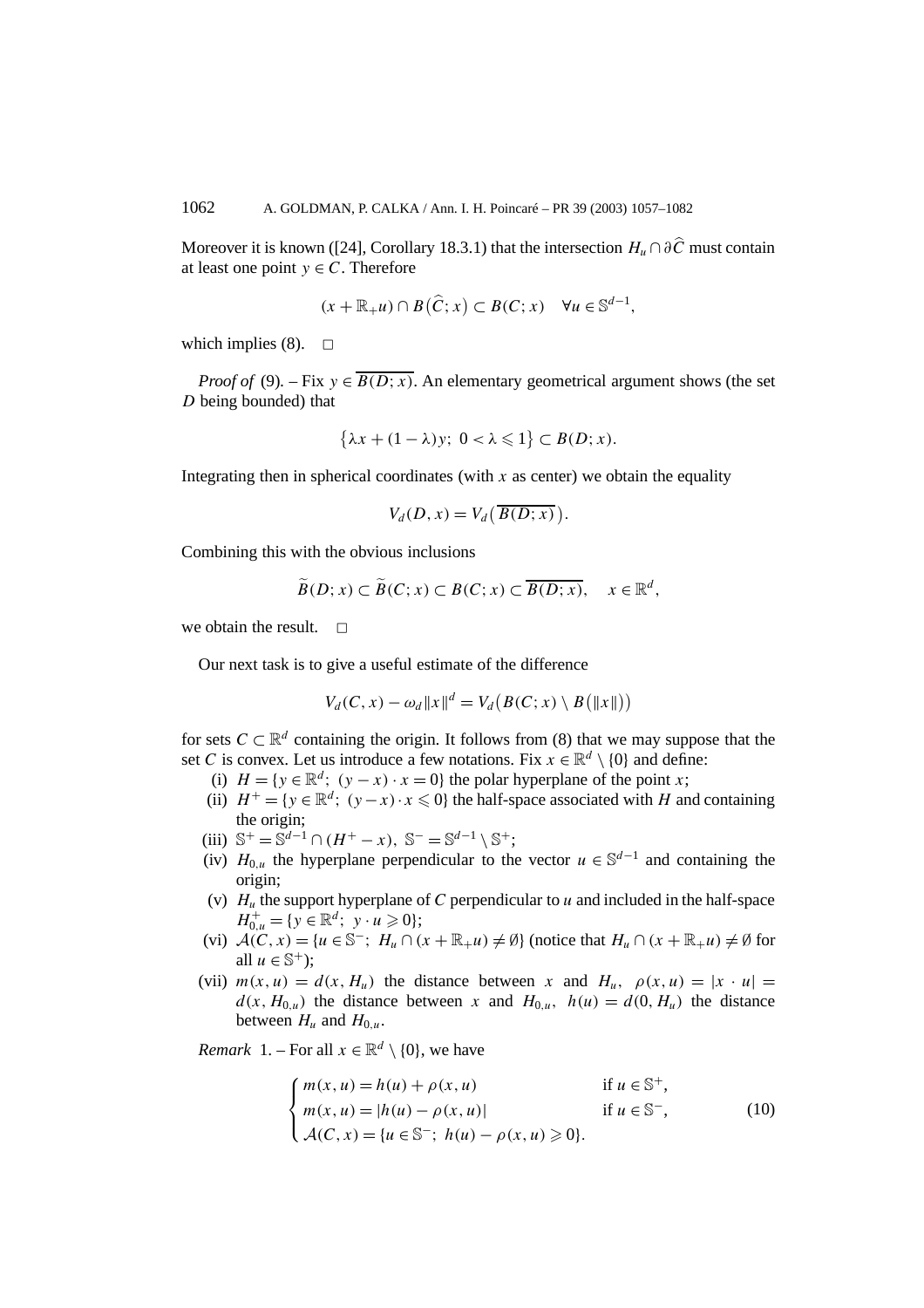PROPOSITION 2. – *For*  $x \in \mathbb{R}^d$ , we have:

$$
V_d(C, x) - \omega_d ||x||^d = \frac{2^d}{d} \sum_{j=1}^d \binom{d}{j} \int_{\mathbb{S}^+} h(u)^j \rho(x, u)^{d-j} dv_d(u)
$$
  
+ 
$$
\frac{2^d}{d} \int_{\mathbb{S}^-} [(h(u) - \rho(x, u)) \vee 0]^d dv_d(u), \tag{11}
$$

*and in particular,*

$$
V_d(C, 0) = \frac{2^d}{d} \int_{\mathbb{S}^{d-1}} h(u)^d \, dv_d(u). \tag{12}
$$

*Proof.* – For  $u \in \mathbb{S}^{d-1}$  and  $x \in \mathbb{R}^d \setminus \{0\}$ , three possibilities occur:

**Case 1.**  $u \notin \mathbb{S}^+ \cup \mathcal{A}(C, x)$  and consequently

$$
(x + \mathbb{R}_{+}u) \cap B(C; x) = (x + \mathbb{R}_{+}u) \cap B(|x||) = \{x\}.
$$

**Case 2.**  $u \in \mathbb{S}^+$  which implies that

$$
(x + \mathbb{R}_{+}u) \cap B(C; x) = \overline{xz}, \qquad (x + \mathbb{R}_{+}u) \cap B(\Vert x \Vert) = \overline{xz'},
$$

with

$$
||x - z|| = 2m(x, u), \qquad ||x - z'|| = 2\rho(x, u).
$$

**Case 3.**  $u \in A(C, x)$  which implies that

$$
(x + \mathbb{R}_{+}u) \cap B(C; x) = \overline{xz}, \qquad (x + \mathbb{R}_{+}u) \cap B(\Vert x \Vert) = \{x\},
$$

with

$$
||x-z||=2m(x,u).
$$

Then integration in spherical coordinates (with *x* as center) gives that

$$
V_d(C, x) - \omega_d ||x||^d
$$
  
= 
$$
\int_{S^+} \left[ \int_{2\rho(x, u)}^{2m(x, u)} r^{d-1} dr \right] dv_d(u) + \int_{A(C, x)} \left[ \int_0^{2m(x, u)} r^{d-1} dr \right] dv_d(u)
$$
  
= 
$$
\left( \frac{2^d}{d} \right) \left[ \int_{S^+} (m(x, u)^d - \rho(x, u)^d) dv_d(u) + \int_{A(C, x)} m(x, u)^d dv_d(u) \right].
$$
 (13)

From (10) we get that

$$
m(x, u)^d - \rho(x, u)^d = \sum_{j=1}^d \binom{d}{j} h(u)^j \rho(x, u)^{d-j}, \quad u \in \mathbb{S}^+,
$$

and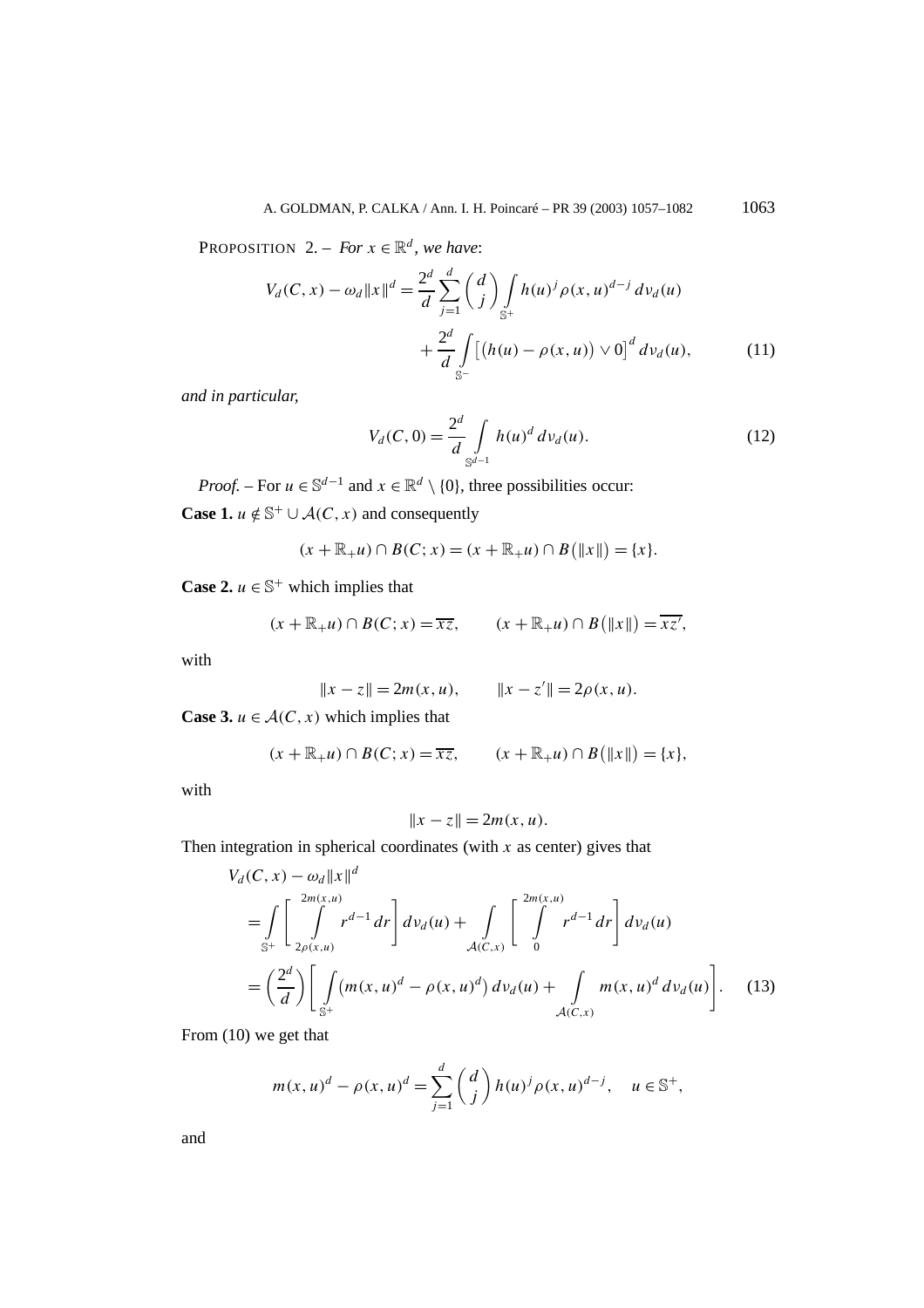1064 A. GOLDMAN, P. CALKA / Ann. I. H. Poincaré – PR 39 (2003) 1057–1082

$$
(h(u) - \rho(x, u)) \vee 0 = \begin{cases} m(x, u) & \text{for } u \in \mathcal{A}(C, x), \\ 0 & \text{for } u \in \mathbb{S}^- \setminus \mathcal{A}(C, x). \end{cases}
$$

Substituting these expressions in (13) we find the final result (11).

To prove (12), it suffices to notice that for all  $u \in \mathbb{S}^{d-1}$ , we have

$$
\mathbb{R}_{+}u\cap B(C;0)=\overline{0z}
$$

with

$$
||z|| = 2h(u),
$$

so integrating in spherical coordinates we obtain the result.  $\Box$ 

Suppose now that *C* is a random convex set containing the origin and invariant (in law) by rotations with the origin as center. Thus the random variables  $h(u)$ ,  $u \in \mathbb{S}^{d-1}$ , are equal in law and we obtain:

PROPOSITION 3. – *Suppose that C satisfies the above conditions and that*  $\mathbf{E}\{h(u)^d\}$ *<* ∞*, u* ∈ S*d*−<sup>1</sup>*. Fixing u*<sup>0</sup> ∈ S*d*−<sup>1</sup>*, we have then*

$$
\mathbf{E}(V_d(C, x) - \omega_d ||x||^d)
$$
  
=  $\sum_{j=1}^d I_{d,j} ||x||^{d-j} \mathbf{E}(h(u_0)^j) + \frac{2^d}{d} \int_{S-} \mathbf{E}([(h(u_0) - \rho(x, u)) \vee 0]^d) dv_d(u),$ 

*where*

$$
I_{d,j} = \frac{2^d}{d} \sigma_{d-1} \binom{d}{j} \int_0^1 t^{d-j} (1-t^2)^{(d-3)/2} dt
$$
  
= 
$$
\frac{2^d}{d} \binom{d}{j} \frac{\pi^{(d-1)/2} \Gamma((d+1-j)/2)}{\Gamma(d-j/2)}, \quad 1 \leq j \leq d.
$$

*Proof. –* Taking the expectation in (11) the result follows from the direct evaluation of the integrals

$$
\int_{\mathbb{S}^+} \rho(x, u)^{d-j} \, dv_d(u) = ||x||^{d-j} I_{d,j}. \qquad \Box
$$

*Remark* 2. – Under the conditions stated in Proposition 3 we obtain that

$$
\mathbf{E}\big(V_d(\varepsilon C,x)-\omega_d\|x\|^d\big)\underset{\varepsilon\to 0}{\sim}I_{d,1}\varepsilon\|x\|^{d-1}\mathbf{E}h(u_0).
$$

In particular, in dimension  $d = 2$ , it follows from the Cauchy formula giving the perimeter of a convex set that

$$
\mathbf{E}\big(V_2(\varepsilon C,x)-\pi\|x\|^2\big) \underset{\varepsilon\to 0}{\sim} \varepsilon \frac{4\|x\|}{\pi} \mathbf{E} V_1(C),
$$

where  $V_1(C)$  denotes the perimeter of the convex set C.

Choose now for *C* the closed convex hull  $\widehat{W} \subset \mathbb{R}^d$ , of the sample path of the *d*-dimensional Brownian bridge on the interval [0, 1]. Recall that  $\widehat{W}$  is invariant by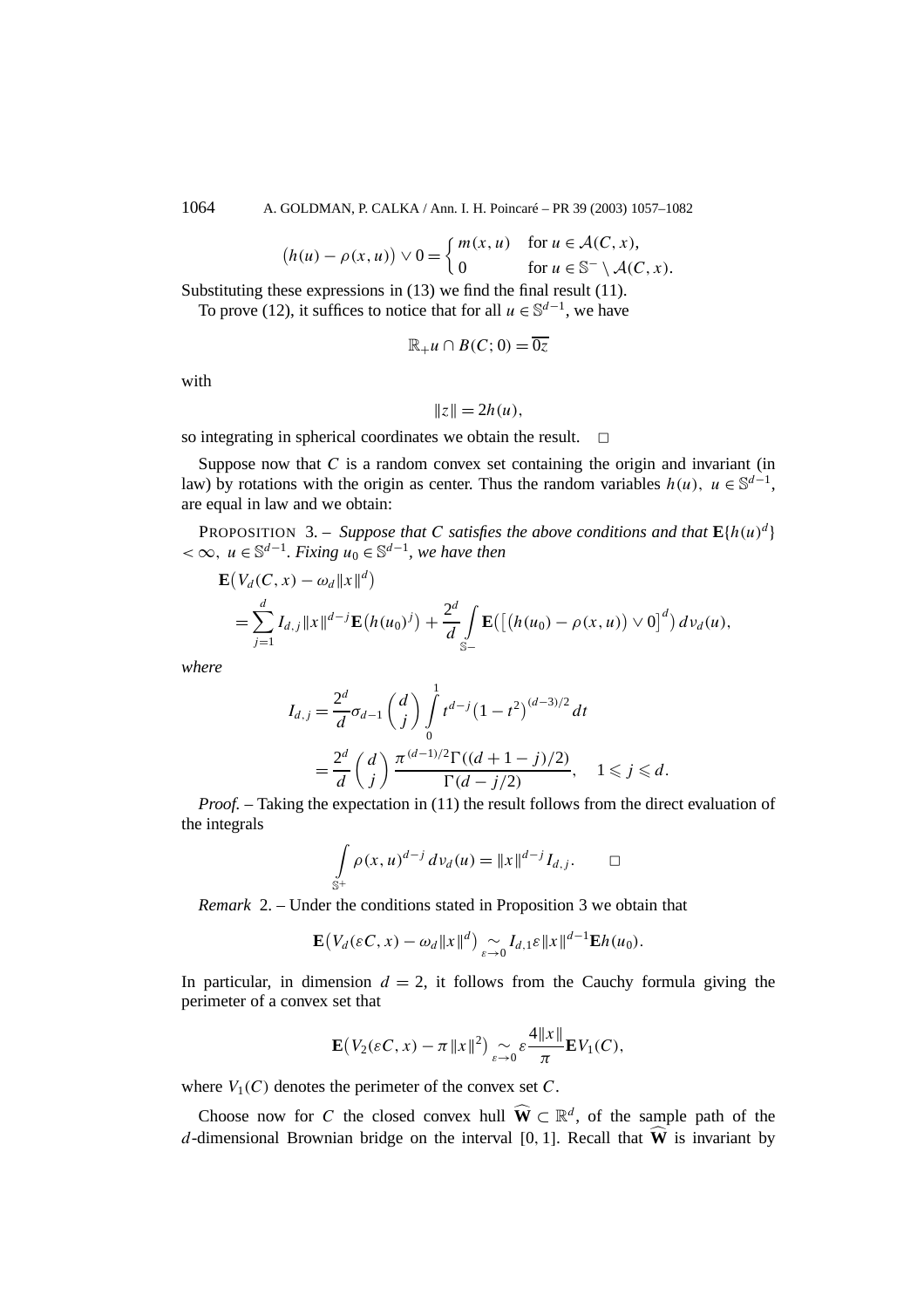rotations with the origin as center. Hence the random variables  $h(u)$ ,  $u \in \mathbb{S}^{d-1}$ , defined above coincide in law with the maximum  $M_0$  of the 1-dimensional Brownian bridge. The law of  $M_0$  is explicitely known, namely [26]

$$
\overline{\mathbf{P}}\{M_0 \geq u\} = e^{-2u^2}.\tag{14}
$$

Hence all the moments of  $M_0$  are finite, and we have

$$
\overline{\mathbf{E}}M_0^{2k} = \left(\frac{1}{2}\right)^k k!, \quad \overline{\mathbf{E}}M_0^{2k+1} = \frac{(2k+1)!}{8^k k!} \frac{\sqrt{\pi}}{2\sqrt{2}}, \quad k \in \mathbb{N}.
$$

In particular,

$$
\overline{\mathbf{E}}(V_d(\varepsilon\widehat{\mathbf{W}},x)-\omega_d||x||^d)\underset{\varepsilon\to 0}{\sim}I_{d,1}\varepsilon||x||^{d-1}\frac{\sqrt{\pi}}{2\sqrt{2}}.
$$

Now, denote by

$$
M = \sup_{y \in \widehat{\mathbf{W}}} \|y\| = \sup_{0 \leq s \leq 1} \|W(s)\|
$$

the maximum of the radial part of the Brownian bridge

$$
W(s) = (W_1(s), \ldots, W_d(s)), \quad 0 \leq s \leq 1.
$$

The components  $W_i(s)$ ,  $0 \le s \le 1$ ,  $i = 1, ..., d$ , are independent one-dimensional Brownian bridges. Hence

$$
\overline{\mathbf{P}}\{M \ge s\} \le d\overline{\mathbf{P}}\left\{\sup_{0 \le s \le 1} |W_1(s)| \ge \frac{s}{\sqrt{d}}\right\} \le 2d\overline{\mathbf{P}}\left\{M_0 \ge \frac{s}{\sqrt{d}}\right\}
$$
  
= 2d e<sup>-2s<sup>2</sup>/d</sup>,  $s \ge 0$ , (15)

and

$$
\overline{\mathbf{E}}M^k < +\infty, \quad \forall k \geqslant 0. \tag{16}
$$

As a consequence we deduce the following result:

PROPOSITION 4. – *For all*  $k \in \mathbb{N}^*$  *there exists a constant*  $0 < c_k < +\infty$  *such that* 

$$
\overline{\mathbf{E}}|V_d(\varepsilon \widehat{\mathbf{W}},x)-\omega_d||x||^d|^k \leqslant c_k \sum_{i=k}^{kd} \varepsilon^i ||x||^{kd-i},
$$

 $\varepsilon > 0$ ,  $x \in \mathbb{R}^d$ .

*Proof. –* From Proposition 2 we have

$$
\left|V_d(\varepsilon \widehat{W},x)-\omega_d\|x\|^d\right|\leqslant \left(\frac{2^d}{d}\right)\left[\sum_{j=1}^{d-1}{d\choose j}(\varepsilon M)^j\int\limits_{\mathbb{S}^+}\rho(x,u)^{d-j}\,dv_d(u)+\omega_d(\varepsilon M)^d\right],
$$

which by (16) implies the result.  $\Box$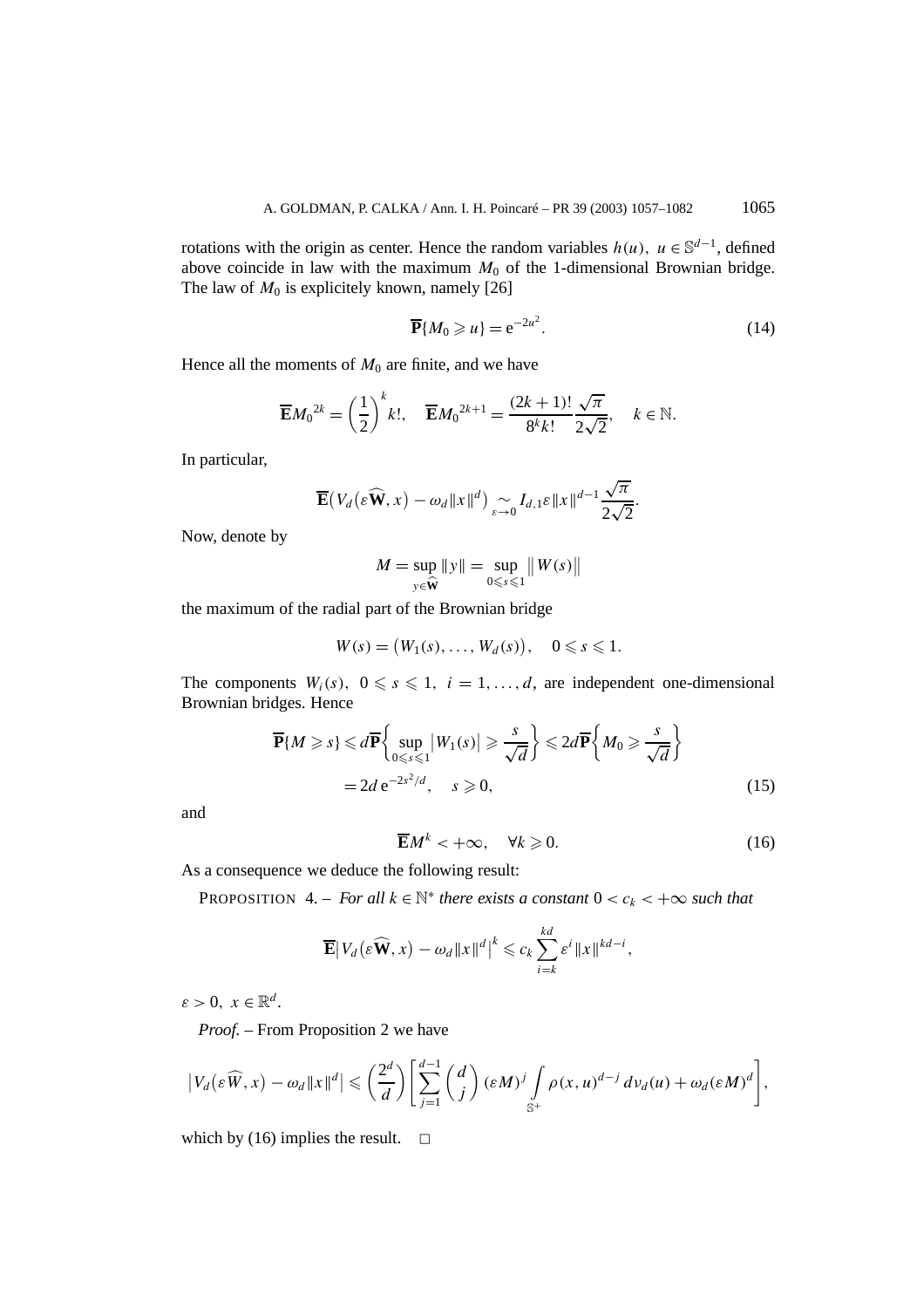## **2. Proof of Theorem 1 and consequences**

*Proof of Theorem* 1*. –* Consider the spectral function

$$
\varphi(t) = \sum_{n\geqslant 1} e^{-t\lambda_n}, \quad t > 0,
$$

of the typical cell  $C$ .

Let us recall first (see [9,26]) that the spectral function  $\varphi_U(t)$ ,  $t > 0$ , of any bounded domain  $U \subset \mathbb{R}^d$  can be expressed in term of the Brownian bridge under the form:

$$
\varphi_U(t) = \frac{1}{(4\pi t)^{d/2}} \int\limits_U \overline{\mathbf{P}} \{x + \sqrt{2t} \mathbf{W} \subset U\} dx.
$$
 (17)

Applying the formula above to the domain

$$
C(0) = \left\{ y \in \mathbb{R}^d; \ \|y\| \leqslant \|y - x\|, x \in \Phi \right\} \stackrel{\text{law}}{=} C,
$$

and taking the expectation we obtain (by Fubini theorem)

$$
\mathbf{E}\varphi(t) = \frac{1}{(4\pi t)^{d/2}} \overline{\mathbf{E}} \int \mathbf{P} \{x + \sqrt{2t} \,\widehat{\mathbf{W}} \subset C(0)\} \, dx
$$

Observe that

$$
-x + \sqrt{2t}\,\widehat{\mathbf{W}} \subset C(0) \quad \Longleftrightarrow \quad \Phi \cap \{-x + B(\sqrt{2t}\,\widehat{\mathbf{W}};x)\} = \emptyset.
$$

Therefore applying the property of the Poisson point process  $\Phi$  we obtain

$$
\mathbf{P}\{-x+\sqrt{2t}\,\widehat{\mathbf{W}}\subset C(0)\}=\exp\{-V_d(\sqrt{2t}\,\widehat{\mathbf{W}},x)\},\
$$

and consequently

$$
\mathbf{E}\varphi(t) = \frac{1}{(4\pi t)^{d/2}}\int \overline{\mathbf{E}}\exp\{-V_d(\sqrt{2t}\,\widehat{\mathbf{W}},x)\}\,dx.
$$

The obvious identity

$$
V_d(\sqrt{2t}\,\widehat{\mathbf{W}},x)=(2t)^{d/2}V_d\bigg(\widehat{\mathbf{W}},\frac{x}{\sqrt{2t}}\bigg),\quad t>0,\;x\in\mathbb{R}^d,
$$

and an elementary change of variable provide the result.  $\Box$ 

In particular, Theorem 1 provides an infinite expansion of  $\mathbf{E}\varphi(t)$  for  $d = 2$ , which is valid for every  $t > 0$ .

THEOREM  $3. - For d = 2$  *there exists*  $t_0 > 0$  *such that*: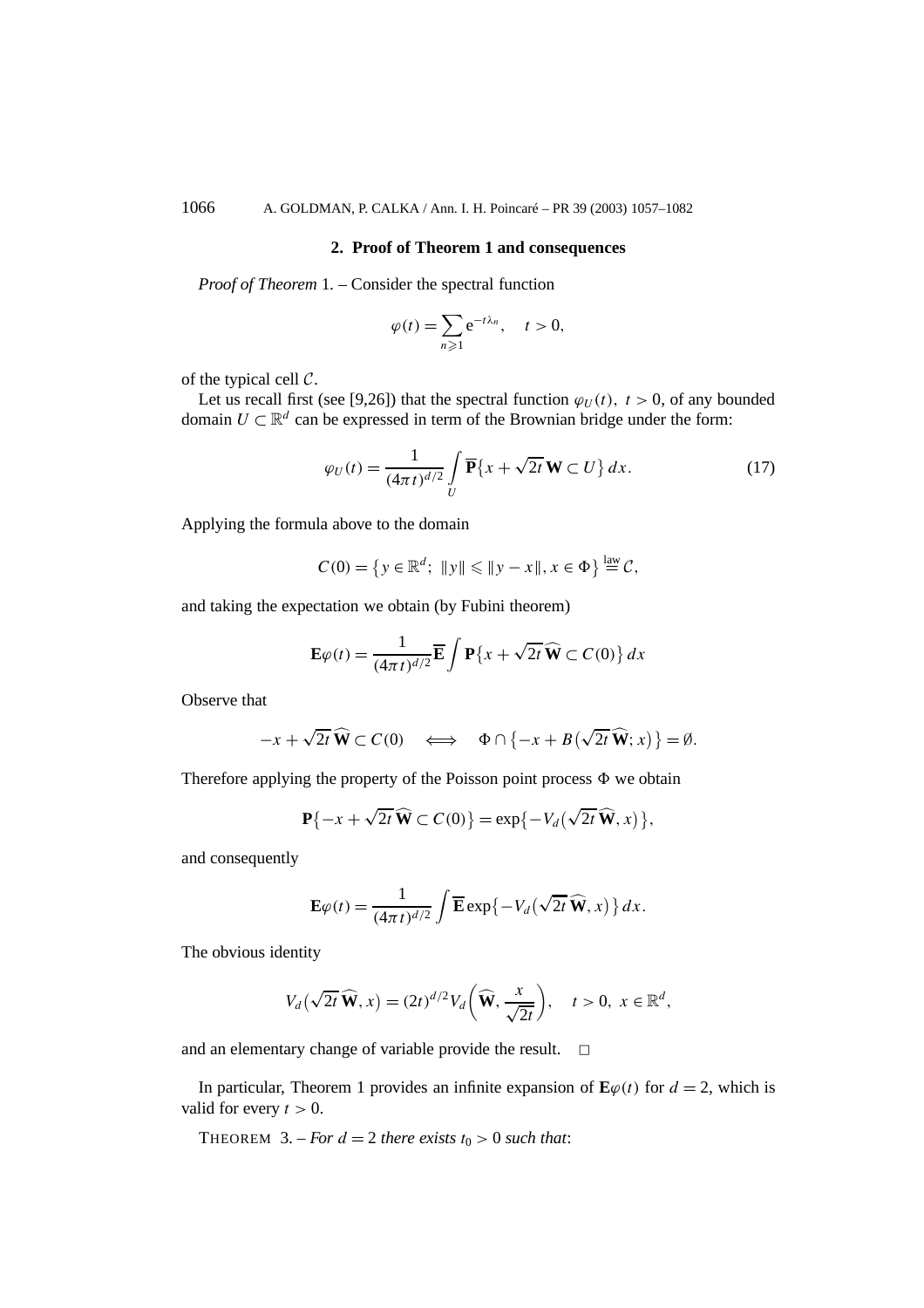A. GOLDMAN, P. CALKA / Ann. I. H. Poincaré – PR 39 (2003) 1057–1082 1067

$$
\mathbf{E}\varphi(t) = \frac{1}{4\pi t} \sum_{n\geqslant 0} \frac{(-1)^n}{n!} \int \overline{\mathbf{E}} \big( V_2(\sqrt{2t}\,\widehat{\mathbf{W}}, x) - \pi \|x\|^2 \big)^n e^{-\pi \|x\|^2} \, dx,\tag{18}
$$

*for all*  $0 < t < t_0$ *, the series being absolutely convergent.* 

*Proof.* – Regarding (2) it suffices to prove that there exists  $t_0 > 0$  such that

$$
\int \overline{\mathbf{E}} \exp(V_2(\sqrt{2t_0}\,\widehat{\mathbf{W}},x)-2\pi\,\|x\|^2)\,dx<+\infty.
$$

Using the obvious inclusion

$$
B(\sqrt{2t}\,\widehat{\mathbf{W}};x)\subset B(2\sqrt{2t}M+\|x\|),
$$

we obtain the inequality

$$
V_2(\sqrt{2t}\,\widehat{\mathbf{W}},x) \leqslant \pi \left( \|x\| + 2\sqrt{2t}M \right)^2 \leqslant \frac{3\pi}{2} \|x\|^2 + 24t\pi M^2. \tag{19}
$$

Hence,

$$
\int \overline{\mathbf{E}} \exp(V_2(\sqrt{2t}\,\widehat{\mathbf{W}},x)-2\pi \|x\|^2) dx
$$
  
\$\leqslant \int \overline{\mathbf{E}} \exp(V\_2(\sqrt{2t}\,\widehat{\mathbf{W}},x)-\frac{\pi}{2}\|x\|^2) dx \leqslant \overline{\mathbf{E}} \exp(24t\pi M^2) \$  
=\int\_0^{+\infty} e^s \overline{\mathbf{P}} \Big\{ 24\pi M^2 \geqslant \frac{s}{t} \Big\} ds + 1 \leqslant 1 + 4 \int\_0^{+\infty} e^s e^{-s/(24\pi t)} ds,

by using (15). Thus it suffices to take  $t_0 < 1/(24\pi)$ .  $\Box$ 

In the two-dimensional case  $d = 2$ , formula (2) provides straightforwardly an identification, in term of Brownian bridge, of the expectation of the distribution function of the eigenvalues

$$
N(t) = \sum_{n\geq 1} 1_{\{\lambda_n \leq t\}}, \quad t > 0.
$$

Indeed on one hand we have

$$
\mathbf{E}\varphi(t)=t\int\limits_{0}^{+\infty}e^{-ts}\mathbf{E}\sum_{n\geqslant 1}1_{\{\lambda_n\leqslant s\}}\,ds,\quad t>0.
$$

On the other hand an elementary computation yields

$$
\frac{1}{2\pi}\int e^{-2tV_2(\widehat{\mathbf{W}},x)} dx = \frac{t}{2\pi}\int\limits_{0}^{+\infty} e^{-ts}\bigg(\int \overline{\mathbf{P}}\{2V_2(\widehat{\mathbf{W}},x)\leqslant s\} dx\bigg) ds.
$$

So by injectivity of the Laplace transform and Theorem 1 we obtain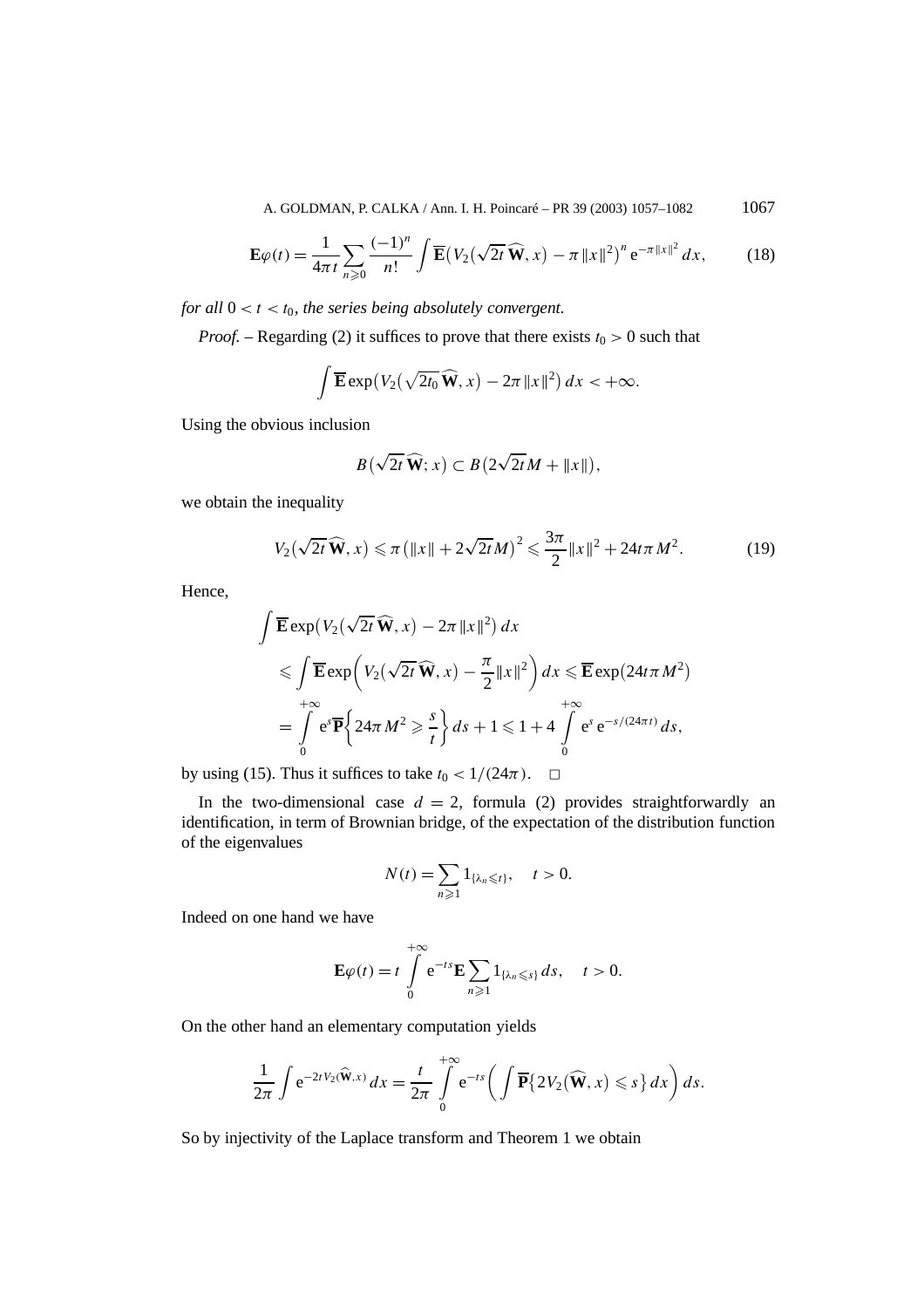THEOREM 4. – *In dimension*  $d = 2$ , the expectation of the distribution function  $N(s)$ ,  $s > 0$ , *is of the form* 

$$
\mathbf{E}N(t) = \frac{1}{2\pi} \int \overline{\mathbf{P}} \{ 2V_2(\widehat{\mathbf{W}}, x) \leq t \} dx.
$$

## **3. Proof of Theorem 2**

The main object in this paragraph is to obtain the logarithmic equivalent of the Laplace transform of the distribution of the square of the fundamental frequency (that means the first eigenvalue *λ*<sup>1</sup> of the Dirichlet–Laplacian) of the Poisson–Voronoi typical cell. Using a Tauberian argument, this result leads us to the asymptotic evaluation when  $t \to 0^+$  of the logarithm of the distribution function  $P\{\lambda_1 \leq t\}$ .

*Proof of* (3)*. –* Let us first notice that

$$
e^{-t\mu_1}\leqslant e^{-t\lambda_1}\leqslant \varphi(t),\quad t>0.
$$

Consequently, it suffices to prove that

$$
\lim_{t \to +\infty} t^{-d/(d+2)} \ln \mathbf{E} \, \mathbf{e}^{-t\mu_1} = -2^{3d/(d+2)} \omega_d^{2/(d+2)} \left(\frac{d+2}{2}\right) \left(\frac{j_{(d-2)/2}^2}{d}\right)^{d/(d+2)} \tag{20}
$$

and

$$
\limsup_{t \to +\infty} t^{-d/(d+2)} \ln \mathbf{E} \varphi(t) \leqslant -2^{3d/(d+2)} \omega_d^{2/(d+2)} \left(\frac{d+2}{2}\right) \left(\frac{j_{(d-2)/2}^2}{d}\right)^{d/(d+2)}.\tag{21}
$$

In order to obtain the asymptotic result (20), let us remark that the random radius  $R_m$  of the largest disc centered at the origin and included in  $C(0)$  has the distribution

$$
\mathbf{P}\{R_m \ge r\} = e^{-2^d \omega_d r^d}, \quad r \ge 0.
$$
 (22)

Thus using the fact that the first eigenvalue of a disc of radius  $r > 0$  is equal to  $j_{(d-2)/2}^2/r^2$ , we deduce that

$$
\mathbf{E} e^{-t\mu_1} = \int_0^{+\infty} \exp\left\{-t\frac{j_{(d-2)/2}^2}{r^2} - 2^d \omega_d r^d\right\} d2^d \omega_d r^{d-1} dr
$$
  
=  $t^{d/(d+2)} \int_0^{+\infty} \exp\left\{-t^{d/(d+2)} \left(\frac{j_{(d-2)/2}^2}{r^2} - 2^d \omega_d r^d\right)\right\} d2^d \omega_d r^{d-1} dr.$ 

We then get from Laplace method that

$$
\lim_{t \to +\infty} t^{-d/(d+2)} \ln \mathbf{E} e^{-t\mu_1} = -\min_{r>0} \left\{ \frac{j_{(d-2)/2}^2}{r^2} + 2^d \omega_d r^d \right\}
$$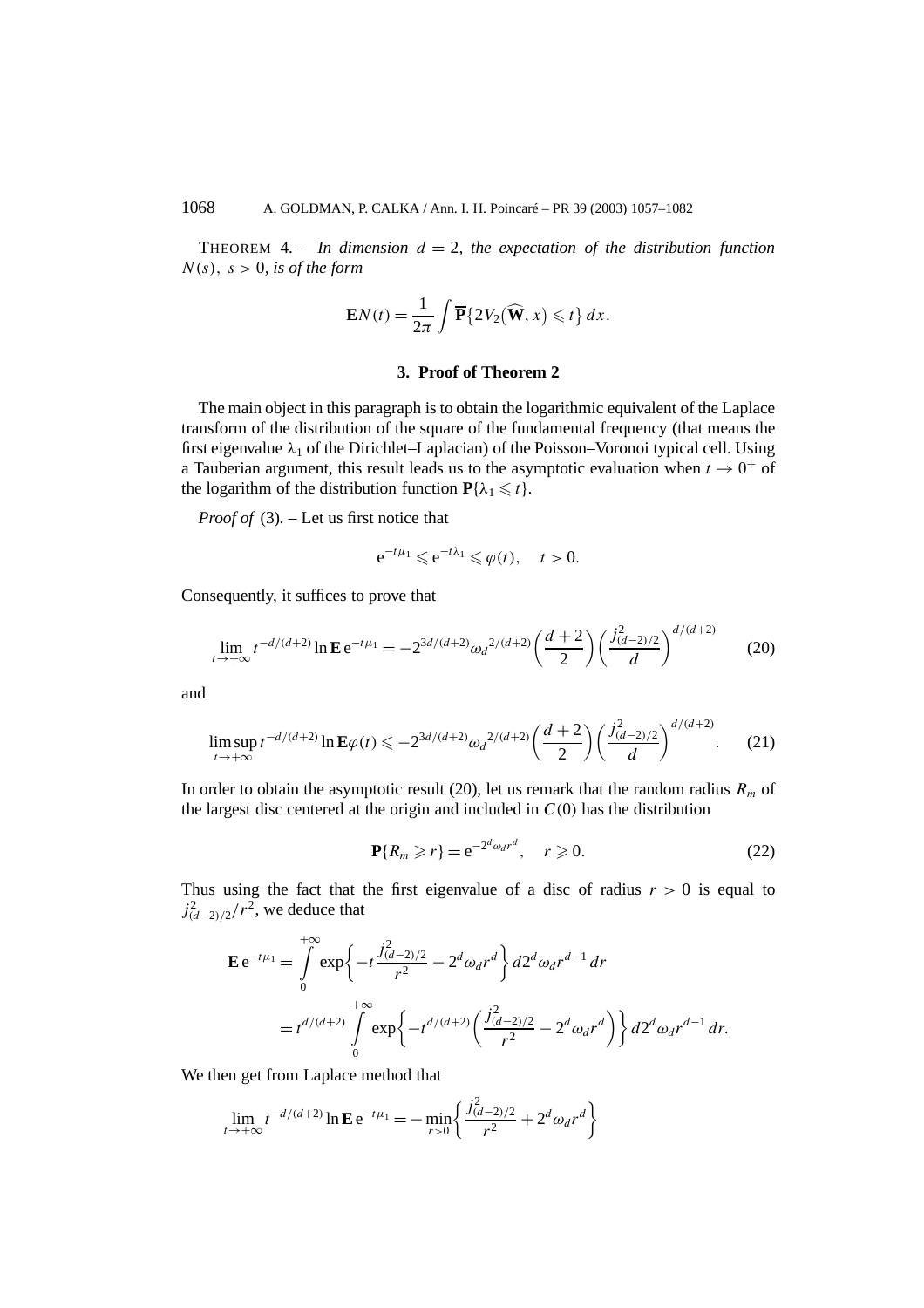$$
=-2^{3d/(d+2)}{\omega_d}^{2/(d+2)}\left(\frac{d+2}{2}\right)\left(\frac{j_{(d-2)/2}^2}{d}\right)^{d/(d+2)},
$$

which proves the result (20).

The proof of (21) is far more delicate. Using Theorem 1, we first have

$$
\mathbf{E}\varphi(t) = \frac{1}{(2\pi)^{d/2}} \int \overline{\mathbf{E}} e^{-(2t)^{d/2}V_d(\widehat{W},x)} dx \n= \frac{1}{(2\pi)^{d/2}} \bigg[ \int_{\{|x\| \le t\}} \overline{\mathbf{E}} e^{-(2t)^{d/2}V_d(\widehat{W},x)} + \int_{\{|x\| > t\}} \overline{\mathbf{E}} e^{-(2t)^{d/2}V_d(\widehat{W},x)} dx \bigg].
$$

The obvious following inequality

$$
V_d(\widehat{W},x) \geq \omega_d ||x||^d, \quad x \in \mathbb{R}^d,
$$

then implies that

$$
\int_{\{|x\|>t\}} \overline{\mathbf{E}} e^{-(2t)^{d/2} V_d(\widehat{W},x)} dx \leq \int_{\{|x\|>t\}} e^{-(2t)^{d/2} \omega_d \|x\|^d} dx
$$
  
=  $(2t)^{-d/2} e^{-2^{d/2} \omega_d t^{3d/2}}, \quad t > 0.$ 

Therefore

$$
\lim_{t\to+\infty}t^{-d/(d+2)}\ln\int\limits_{\{\|x\|>t\}}\overline{\mathbf{E}}\,\mathrm{e}^{-(2t)^{d/2}V_d(\widehat{W},x)}\,dx=-\infty.
$$

Consequently in order to obtain (21), it suffices to prove that

$$
\limsup_{t \to +\infty} t^{-d/(d+2)} \int_{\{|x\| \le t\}} \overline{\mathbf{E}} e^{-(2t)^{d/2} V_d(\widehat{W}, x)}
$$
\n
$$
\le -2^{3d/(d+2)} \omega_d^{2/(d+2)} \left(\frac{d+2}{2}\right) \left(\frac{j_{(d-2)/2}^2}{d}\right)^{d/(d+2)}.
$$
\n(23)

The key estimation which enables us to derive the above asymptotic behaviour is contained in the following lemma.

LEMMA 1. – *For every*  $t > 0$ *, and*  $x \in \mathbb{R}^d$ *,* 

$$
\overline{\mathbf{E}} e^{-(2t)^{d/2} V_d(\widehat{\mathbf{W}},x)} \leqslant \overline{\mathbf{E}} e^{-(2t)^{d/2} V_d(\widehat{\mathbf{W}},0)},\tag{24}
$$

*or equivalently*

$$
\mathbf{E}\overline{\mathbf{P}}\big\{x + \sqrt{2t}\,\widehat{\mathbf{W}} \subset C(0)\big\} \leqslant \mathbf{E}\overline{\mathbf{P}}\big\{\sqrt{2t}\,\widehat{\mathbf{W}} \subset C(0)\big\}.
$$
 (25)

This last result will be proved at the end of the section. Let us notice that Lemma 1 implies the inequality

$$
\int_{\{\|x\| \leq t\}} \overline{\mathbf{E}} e^{-(2t)^{d/2} V_d(\widehat{W},x)} dx \leq \omega_d t^d \overline{\mathbf{E}} e^{-(2t)^{d/2} V_d(\widehat{W},0)}
$$
  
=  $\omega_d t^d \mathbf{E} \overline{\mathbf{P}} \{ \sqrt{2t} \widehat{\mathbf{W}} \subset C(0) \}, \quad t > 0.$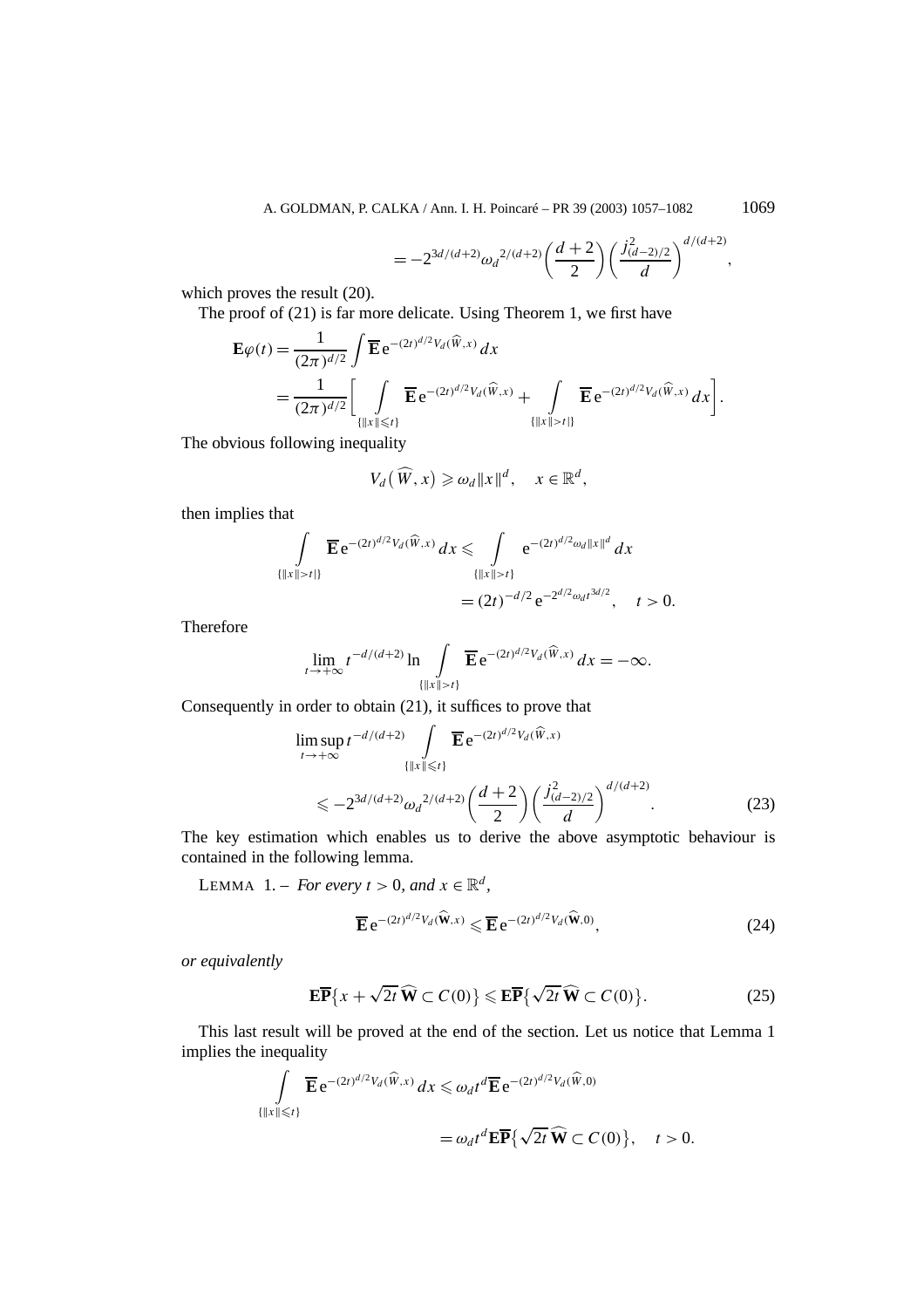Therefore in order to prove (23), it suffices to have

$$
\limsup_{t \to +\infty} t^{-d/(d+2)} \ln \mathbf{E} \overline{\mathbf{P}} \{ \sqrt{2t} \widehat{\mathbf{W}} \subset C(0) \}
$$
  
\$\leq -2^{3d/(d+2)} \omega\_d^{2/(d+2)} \left( \frac{d+2}{2} \right) \left( \frac{j\_{(d-2)/2}^2}{d} \right)^{d/(d+2)} .\$ (26)

This last result is a consequence of the Donsker–Varadhan theorem about the volume of the Wiener sausage [6].

More precisely, let us denote by *L* the distance from the origin to its nearest neighbor. The distribution of *L* is given by the equality

$$
\mathbf{P}\{L \geqslant t\} = \mathbf{P}\left\{R_m \geqslant \frac{t}{2}\right\} = e^{-\omega_d t^d}, \quad t > 0. \tag{27}
$$

Consequently,

$$
\mathbf{E}\overline{\mathbf{P}}\{\sqrt{2t}\,\widehat{\mathbf{W}}\subset C(0)\}=\int\limits_{0}^{+\infty}\mathbf{E}\overline{\mathbf{P}}\{\sqrt{2t}\,\widehat{\mathbf{W}}\subset C(0)|L=s\}\,d\omega_d s^{d-1}\,\mathrm{e}^{-\omega_d s^d}\,ds.\qquad(28)
$$

Moreover, it is obvious from the definition of the Voronoi cell  $C(0)$  that for every  $c \in [1, 2)$ ,

$$
C(0) \subset \left[ \bigcup_{x \in \Phi} B\left(\frac{1}{c} \cdot x, \left(\frac{1}{c} - \frac{1}{2}\right) \cdot L\right) \right]^c. \tag{29}
$$

This leads us to compare for the Brownian bridge the probability to stay in the cell  $C(0)$ with the probability to avoid Poissonian obstacles. For every fixed  $\varepsilon > 0$  and  $c \in [1, 2)$ , we obtain

$$
\int_{2\varepsilon}^{+\infty} \mathbf{E} \overline{\mathbf{P}} \{ \sqrt{2t} \widehat{\mathbf{W}} \subset C(0) | L = s \} d\omega_d s^{d-1} e^{-\omega_d s^d} ds
$$
\n
$$
\leqslant \int_{2\varepsilon}^{+\infty} \mathbf{E} \overline{\mathbf{P}} \left\{ \sqrt{2t} \mathbf{W} \subset \left[ \bigcup_{x \in \Phi} B\left(\frac{1}{c} \cdot x, \left(\frac{1}{c} - \frac{1}{2}\right) \varepsilon \right) \right]^c \Big| L = s \right\} d\omega_d s^{d-1} e^{-\omega_d s^d} ds
$$
\n
$$
\leqslant \mathbf{E} \overline{\mathbf{P}} \left\{ \sqrt{2t} \mathbf{W} \subset \left[ \bigcup_{(c \cdot x) \in \Phi} B\left(x, \left(\frac{1}{c} - \frac{1}{2}\right) \varepsilon \right) \right]^c \right\}
$$
\n
$$
= \overline{\mathbf{E}} \exp \left\{ -c^d V_d \left( \bigcup_{y \in \sqrt{2t} \widehat{\mathbf{W}}} B\left(y, \left(c^{-1} - 0.5\right) \varepsilon \right) \right) \right\}.
$$

It is well known that the estimation of the Wiener sausage provided by Donsker and Varadhan [6] is still relevant for the path of a Brownian bridge. Consequently, we obtain that

$$
\limsup_{t\to+\infty}t^{-d/(d+2)}\ln\int_{2\varepsilon}^{+\infty}\mathbf{E}\overline{\mathbf{P}}\{\sqrt{2t}\,\widehat{\mathbf{W}}\subset C(0)|L=s\}\,d\omega_d s^{d-1}\,\mathrm{e}^{-\omega_d s^d}\,ds
$$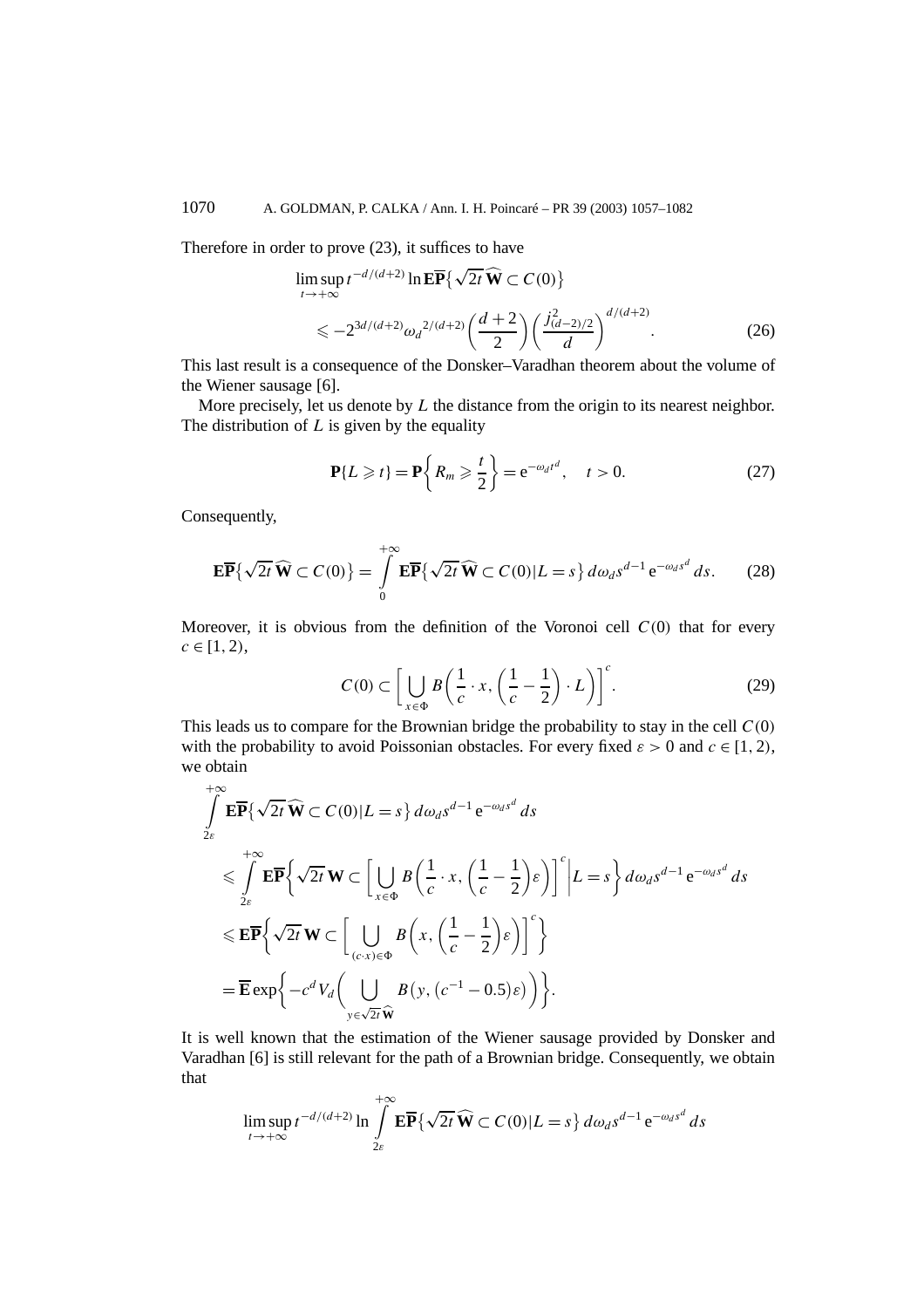A. GOLDMAN, P. CALKA / Ann. I. H. Poincaré – PR 39 (2003) 1057–1082 1071

$$
\leqslant -2^{d/(d+2)} (c^d \omega_d)^{2/(d+2)} \left(\frac{d+2}{2}\right) \left(\frac{j_{(d-2)/2}^2}{d}\right)^{d/(d+2)}.\tag{30}
$$

Taking the limit in (30) when  $c \rightarrow 2^-$ , we get

$$
\limsup_{t \to +\infty} t^{-d/(d+2)} \ln \int_{2\varepsilon}^{+\infty} \mathbf{E} \overline{\mathbf{P}} \{ \sqrt{2t} \widehat{\mathbf{W}} \subset C(0) | L = s \} d\omega_d s^{d-1} e^{-\omega_d s^d} ds
$$
  

$$
\leq -2^{3d/(d+2)} \omega_d^{2/(d+2)} \left( \frac{d+2}{2} \right) \left( \frac{j_{(d-2)/2}^2}{d} \right)^{d/(d+2)}.
$$
 (31)

Besides, let us notice that we have the following inequality for every  $s < s' \in \mathbb{R}_+$ :

$$
\mathbf{E}\overline{\mathbf{P}}\left\{\sqrt{2t}\,\mathbf{W}\subset C(0)|L=s\right\}\leqslant\mathbf{E}\overline{\mathbf{P}}\left\{\sqrt{2t}\,\mathbf{W}\subset C(0)|L=s'\right\}.\tag{32}
$$

Indeed, considering a uniformly distributed point  $X_0$  on the sphere  $\mathbb{S}^{d-1}$ , the equality in law

$$
(\Phi|L = s) \stackrel{\text{law}}{=} (\Phi \cap B(0, s)^c) \cup \{s \cdot X_0\},
$$

is clearly satisfied. We then deduce from (32) that

$$
\int_{0}^{2\varepsilon} \mathbf{E} \overline{\mathbf{P}} \{\sqrt{2t} \mathbf{W} \subset C(0) | L = s \} d\omega_d s^{d-1} e^{-\omega_d s^d} ds \leqslant \mathbf{E} \overline{\mathbf{P}} \{\sqrt{2t} \mathbf{W} \subset C(0) | L = 2\varepsilon \}
$$
\n
$$
\leqslant \int_{2\varepsilon}^{+\infty} \mathbf{E} \overline{\mathbf{P}} \{\sqrt{2t} \mathbf{W} \subset C(0) | L = s \} d\omega_d s^{d-1} e^{-\omega_d s^d} ds.
$$

Using (31), we then obtain that

$$
\limsup_{t \to +\infty} t^{-d/(d+2)} \ln \int_{0}^{2\varepsilon} \mathbf{E} \overline{\mathbf{P}} \{ \sqrt{2t} \mathbf{W} \subset C(0) | L = s \} d\omega_d s^{d-1} e^{-\omega_d s^d} ds
$$
  

$$
\leq -2^{3d/(d+2)} \omega_d^{2/(d+2)} \left( \frac{d+2}{2} \right) \left( \frac{j_{(d-2)/2}^2}{d} \right)^{d/(d+2)}.
$$
 (33)

Combining the equality (28) with (30) and (33), we get the estimation (26), which completes the proof of the convergence (3).

Let us now focus on the proof of Lemma 1.

*Proof of Lemma* 1. – Let us fix  $x \in \mathbb{R}^d$ . Using the identity

$$
\overline{\mathbf{E}} e^{-(2t)^{d/2}V_d(\widehat{\mathbf{W}},x)} = (2t)^{d/2} \int\limits_0^\infty \overline{\mathbf{P}}(V_d(\widehat{\mathbf{W}},x) \leqslant u) e^{-(2t)^{d/2}u} du, \quad t > 0,
$$

we obtain that it suffices to show the following inequality.

$$
\overline{\mathbf{P}}\{V_d(\widehat{\mathbf{W}},x)\leq u\}\leqslant \overline{\mathbf{P}}\{V_d(\widehat{\mathbf{W}},0)\leqslant u\},\quad u\geqslant 0.
$$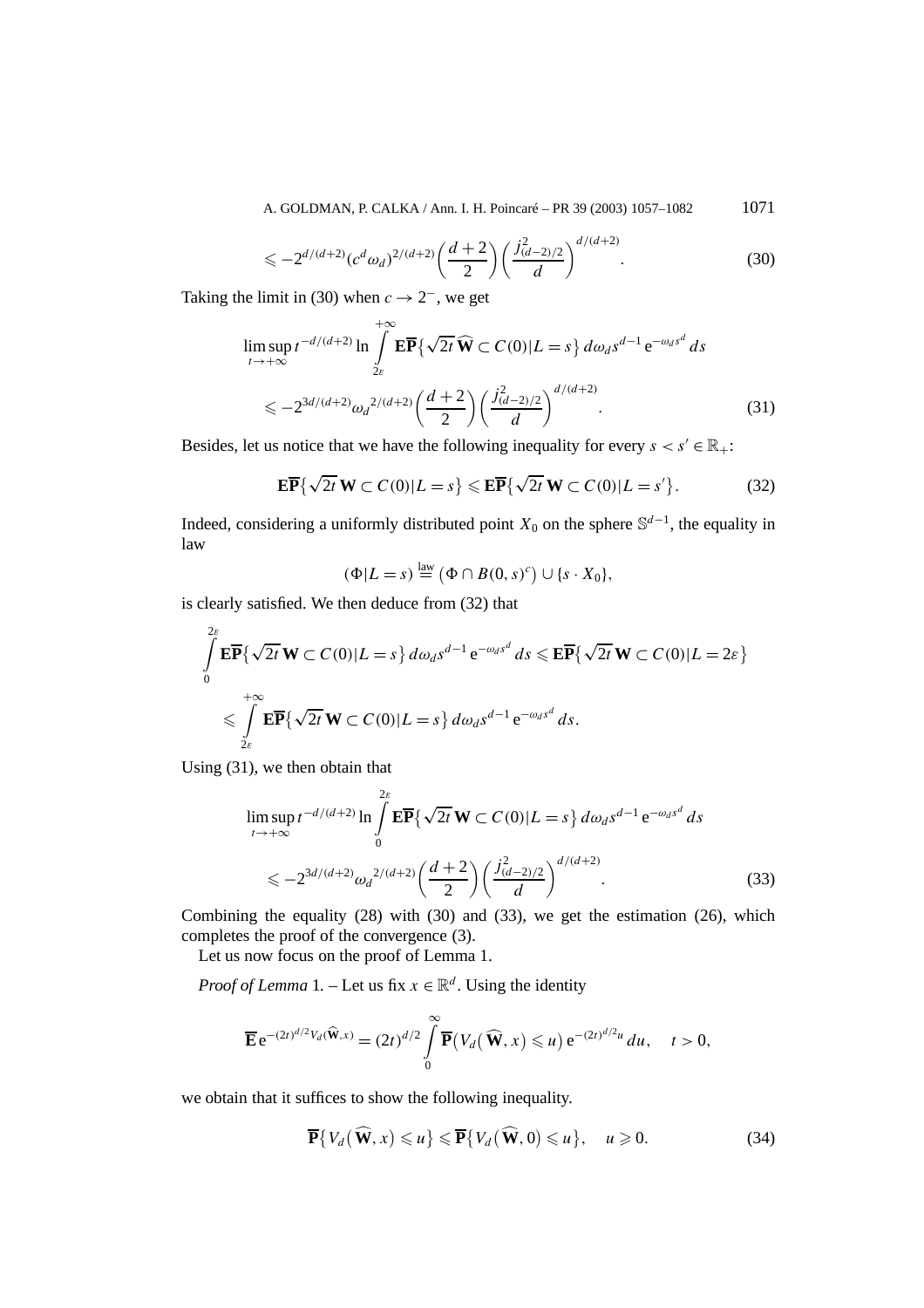Let us notice that (34) is not a direct consequence of the inclusion of a set into an other one.

The following lemma provides a useful deterministic result of set theory.

LEMMA 2. – *For every fixed*  $N \ge 1$  *and*  $u \ge 0$ *, the set* 

$$
A_u = \left\{ z = (z_1, \ldots, z_N) \in (\mathbb{R}^d)^N; \ V_d \left( \bigcup_{i=1}^N B(z_i, \|z_i\|) \right) \leq u \right\}, \quad d \geq 2,
$$

*is convex and symmetric.*

*Proof.* – First,  $A_u$  is clearly symmetric. In order to prove that  $A_u$  is convex, let us fix  $\overline{z} = (z_1, \ldots, z_N)$ ,  $\overline{y} = (y_1, \ldots, y_N) \in A_u$ ,  $0 < y < 1$ , and define

$$
\overline{v}=(v_1,\ldots,v_N)=(1-\gamma)z+\gamma y.
$$

We will also use the notation  $z_0 = y_0 = v_0 = 0$ .

From the equality (12), we obtain

$$
V_d \left( \bigcup_{i=1}^N B(v_i, \|v_i\|) \right) = \frac{2^d}{d} \int_{S^{d-1}} \left[ \sup_{i=0,...,N} (v_i \cdot u) \right]^d dv_d(u)
$$
  
\n
$$
= \frac{2^d}{d} \int_{S^{d-1}} \left[ \sup_{i=0,...,N} (\gamma z_i \cdot u + (1 - \gamma) y_i \cdot u) \right]^d dv_d(u)
$$
  
\n
$$
\leq \frac{2^d}{d} \left[ \gamma \int \left( \sup_{i=0,...,N} (z_i \cdot u) \right)^d dv_d(u) + (1 - \gamma) \int \left( \sup_{i=0,...,N} (y_i \cdot u) \right)^d dv_d(u) \right]
$$
  
\n
$$
= \gamma V_d \left( \bigcup_{i=1}^N B(z_i, \|z_i\|) \right) + (1 - \gamma) V_d \left( \bigcup_{i=1}^N B(y_i, \|y_i\|) \right) \leq u
$$

which proves Lemma 2.  $\square$ 

Returning now to the proof of the inequality (34), let us fix  $N \ge 2$  and select  $0 \leq t_1 \leq \cdots \leq t_N \leq 1$ . The law of the random vector

$$
\mathcal{W} = (W(t_1), \ldots, W(t_N)) \in (\mathbb{R}^d)^N
$$

is a centered Gaussian measure. Let us observe that

$$
\overline{\mathbf{P}}\Biggl\{V_d\Biggl(\bigcup_{i=1}^N B\bigl(W(t_i),\bigl\|W(t_i)-x\bigr\|\bigr)\Biggr)\leq u\Biggr\}=\overline{\mathbf{P}}\{\mathcal{W}\in A_u+\overline{x}\}\hspace{1cm}(35)
$$

with  $\overline{x} = (x, \ldots, x) \in (\mathbb{R}^d)^N$ .

Since the set  $A_u$ ,  $u > 0$ , is convex and symmetric, we may apply Anderson's lemma [1] which gives

$$
\overline{\mathbf{P}}\{\mathcal{W} \in A_u + \overline{x}\} \leqslant \overline{\mathbf{P}}\{\mathcal{W} \in A_u\}.\tag{36}
$$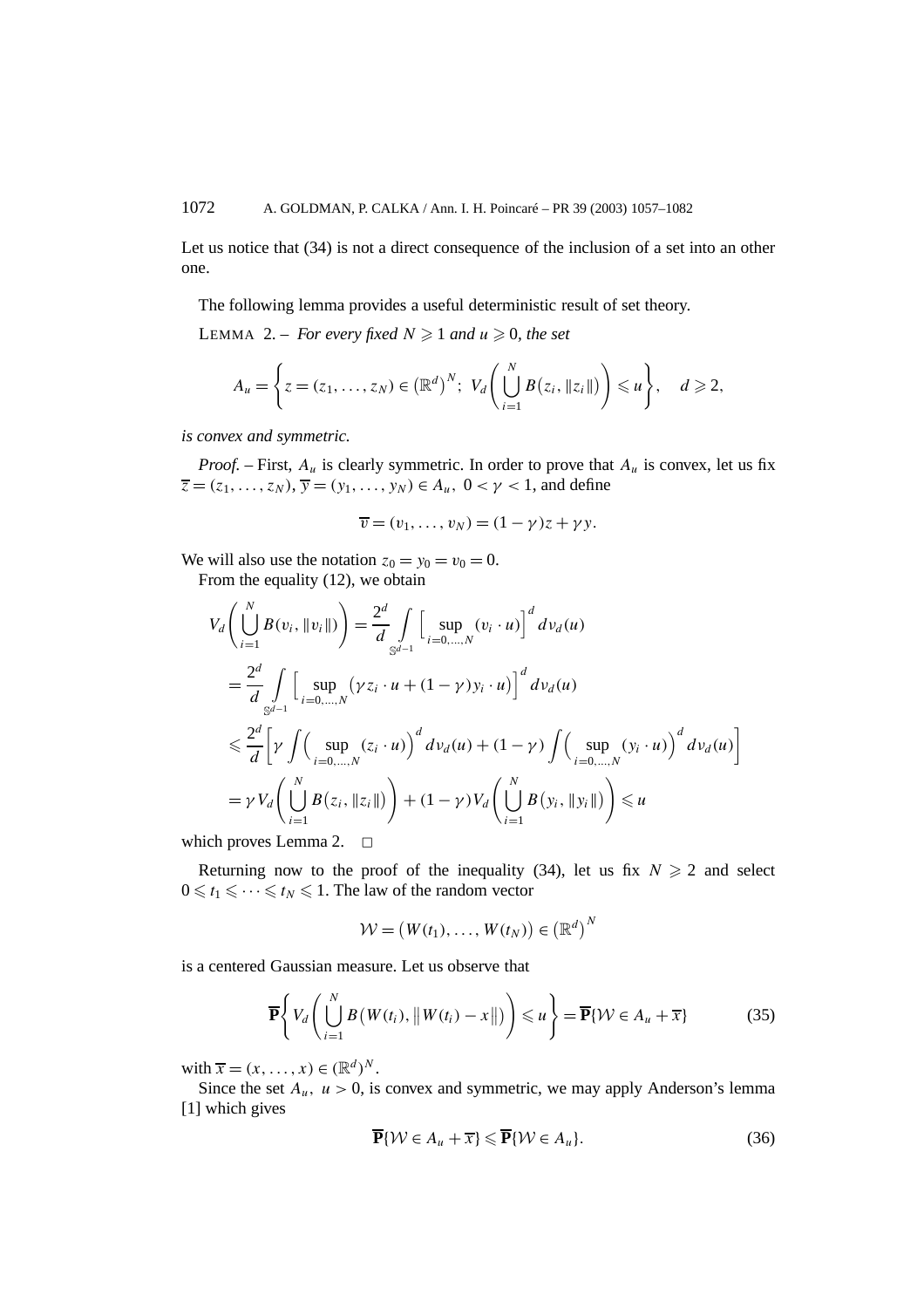Let us now take a countable set  $(t_i)_{i\geq 1}$  dense in [0, 1]. By the continuity of the Brownian bridge sample paths, the set  $D = (W(t_i))_{i \geq 1}$  is a dense subset of *W*. Then by (9), we have

$$
V_d(D, x) = V_d(\mathbf{W}, x) = V_d\left(\frac{\partial f}{\partial y \in D}B(y, \|y - x\|)\right), \quad x \in \mathbb{R}^d.
$$

Thus the increasing sequence  $V_d(\bigcup_{i=1}^N B(y_i, \|y_i - x\|)), N \ge 1$ , converges to  $V_d(\mathbf{W}, x)$ for all  $x \in \mathbb{R}^d$ , which implies

$$
\overline{\mathbf{P}}\{V_d(\widehat{\mathbf{W}},x)\leq u\}=\lim_{N\to+\infty}\overline{\mathbf{P}}\Bigg\{V_d\Bigg(\bigcup_{i=1}^N B(W(t_i),\|W(t_i)-x\|)\Bigg)\leq u\Bigg\},\quad u\geqslant 0.
$$

Combining this with (36), we obtain the inequality (34) and the proof of Lemma 1 is completed.  $\square$ 

*Proof of* (4). – Let us first notice that the distribution of the first eigenvalue  $\mu_1$  =  $j_{(d-2)/2}^2/R_m^2$  of the ball *B*(0*, R<sub>m</sub>*) may be explicited by using the equality (22). We then deduce from the inequality  $\lambda_1 \le \mu_1$  that

$$
\liminf_{t \to 0^+} t^{d/2} \ln \mathbf{P} \{\lambda_1 \leq t\} \geq \lim_{t \to 0^+} t^{d/2} \ln \mathbf{P} \{\mu_1 \leq t\} \geq -2^d \omega_d j_{(d-2)/2}^d.
$$

It now remains to prove that

$$
\limsup_{t \to 0^+} t^{d/2} \ln \mathbf{P} \{\lambda_1 \leq t\} \leq -2^d \omega_d j_{(d-2)/2}^d.
$$
 (37)

Let us note

$$
c = 2^{3d/(d+2)} \omega_d^{2/(d+2)} \left( \frac{(d+2)}{2} \right) \left( \frac{j_{(d-2)/2}^2}{d} \right)^{d/(d+2)}
$$

and fix  $0 < \varepsilon < 1$ .

The asymptotic result (3) implies that we have for *u* large enough

$$
\mathbf{E} e^{-u\lambda_1} \leqslant \exp\{-(1-\varepsilon)ct^{d/(d+2)}\},\,
$$

and using Tchebychev inequality, we get

$$
\mathbf{P}\{\lambda_1 \leqslant t\} \leqslant \exp\{-(1-\varepsilon)cu^{d/(d+2)} + ut\}, \quad t > 0. \tag{38}
$$

Taking

$$
u = \left(\frac{(d/(d+2))(1-\varepsilon)c}{t}\right)^{(d+2)/d}.
$$

in the inequality (38), we obtain for *t* small enough

$$
\mathbf{P}\{\lambda_1 \leq t\} \leq \exp\{-(1-\varepsilon)^{(d+2)/2}2^d \omega_d j_{(d-2)/2}^d t^{-d/2}\},\
$$

which clearly provides the required result (37) and completes the proof of (4).  $\Box$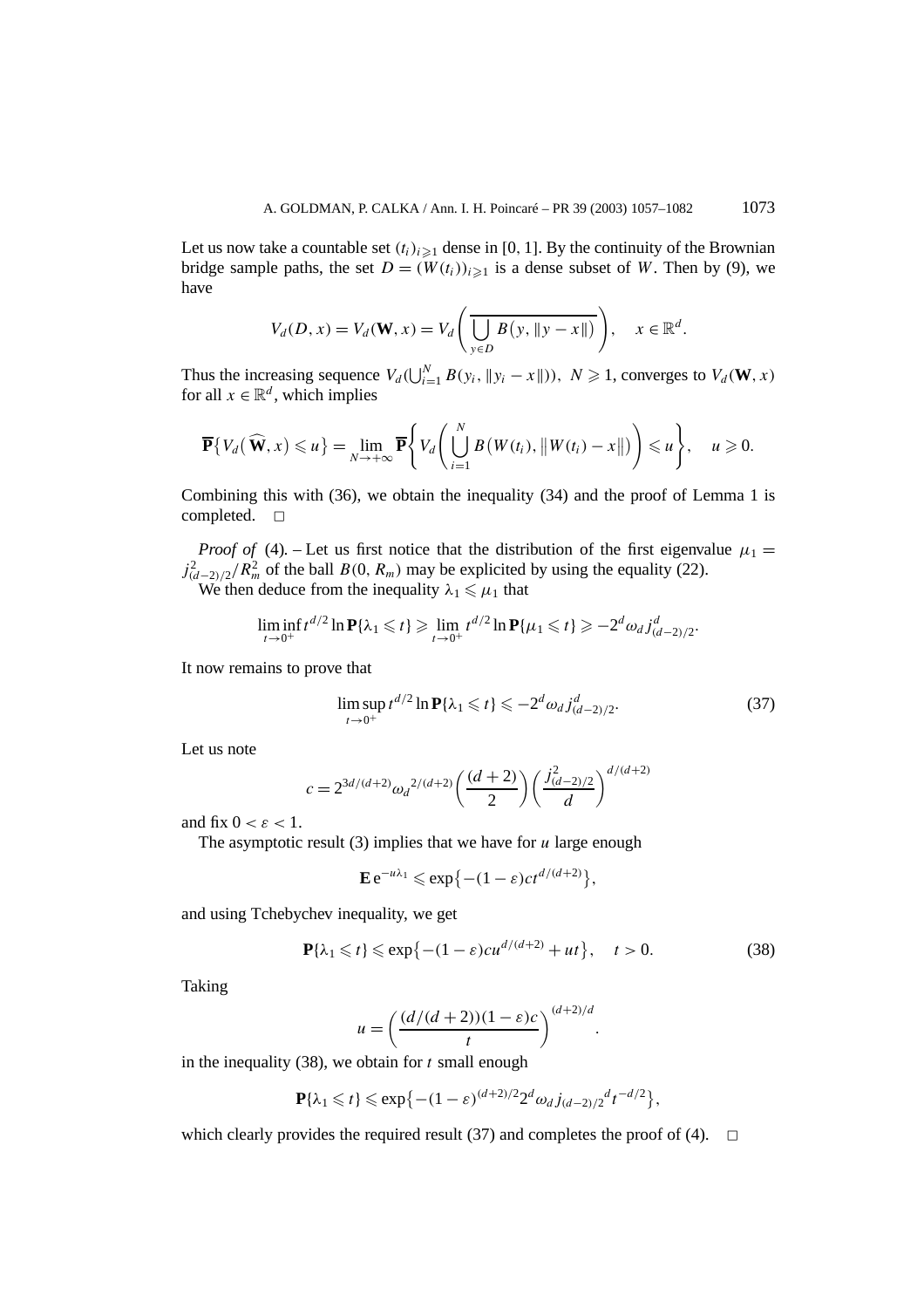## **4.** The asymptotic behaviour of  $\mathbf{E}\varphi(t)$ ,  $t \to 0^+$

In order to study the asymptotics of  $\mathbf{E}\varphi(t)$  when  $t \to 0^+$ , we derive from (2) the following suitable relation.

THEOREM 5. – *For*  $k \ge 1$ *, the following asymptotic, when*  $t \to 0^+$ *, holds:* 

$$
\mathbf{E}\varphi(t) = \frac{1}{(4\pi t)^{d/2}}\n\times \left\{\sum_{i=0}^{k-1} \frac{(-1)^i}{i!} \int \overline{\mathbf{E}} \{ (V_d(\sqrt{2t}\,\widehat{\mathbf{W}},x) - \omega_d ||x||^d)^i \} e^{-\omega_d ||x||^d} dx + O(t^{k/2}) \right\}.
$$

*Proof. –* Let us start with the formula

$$
\mathbf{E}\varphi(t) = \frac{1}{(4\pi t)^{d/2}} \int \overline{\mathbf{E}} \exp\left\{-\left(V_d(\sqrt{2t}\,\widehat{\mathbf{W}},x)\right)\right\} dx
$$
  
= 
$$
\frac{1}{(4\pi t)^{d/2}} \int \overline{\mathbf{E}} \exp\left\{-\left(V_d(\sqrt{2t}\,\widehat{\mathbf{W}},x) - \omega_d \|x\|^d\right)\right\} e^{-\omega_d \|x\|^d} dx.
$$
 (39)

Fix  $k \geqslant 1$ . Since

$$
V_d(\sqrt{2t}\,\widehat{\mathbf{W}},x)-\omega_d\|x\|^d\geqslant 0,\quad x\in\mathbb{R}^d,
$$

we have

$$
\left| \exp\left\{ -\left(V_d(\sqrt{2t}\,\widehat{\mathbf{W}},x) - \omega_d \|x\|^d\right) \right\} - \sum_{i=0}^{k-1} \frac{(-1)^i}{i!} \left(V_d(\sqrt{2t}\,\widehat{\mathbf{W}},x) - \omega_d \|x\|^d\right)^i \right|
$$
\n
$$
\leq \frac{1}{k!} \left(V_d(\sqrt{2t}\,\widehat{\mathbf{W}},x) - \omega_d \|x\|^d\right)^k. \tag{40}
$$

By Proposition 4 we have

$$
\int \overline{\mathbf{E}} \{ \left[ V_d(\sqrt{2t}\,\widehat{\mathbf{W}},x) - \omega_d \|x\|^d \right]^i \} e^{-\omega_d \|x\|^d} dx < +\infty, \quad \forall i \in \mathbb{N},
$$

and

$$
\int \overline{\mathbf{E}}\left\{ \left[ V_d(\sqrt{2t}\,\widehat{\mathbf{W}},x) - \omega_d \|x\|^d \right]^k \right\} e^{-\omega_d \|x\|^d} \, dx \leqslant c'_k t^{k/2}, \quad 0 < t \leqslant \frac{1}{2},\qquad(41)
$$

where  $0 < c'_k < +\infty$  is a constant. The result follows then from (39), (40) and (41).  $\Box$ 

Let us recall that the values of the expectations of the principal geometrical characteristics of the typical cell  $\mathcal C$  are known [19]. In particular,

$$
\mathbf{E} V_d(\mathcal{C})=1,
$$

and denoting by  $V_{d-1}(\mathcal{C})$  the  $(d-1)$ -dimensional area of the boundary  $\partial \mathcal{C}$ , we have

$$
\mathbf{E}V_{d-1}(\mathcal{C}) = \frac{\sqrt{\pi}d!\Gamma(2-1/d)\Gamma(d/2+1)^{-1/d}\Gamma(d/2)}{\Gamma((d+1)/2)\Gamma(d-1/2)}.
$$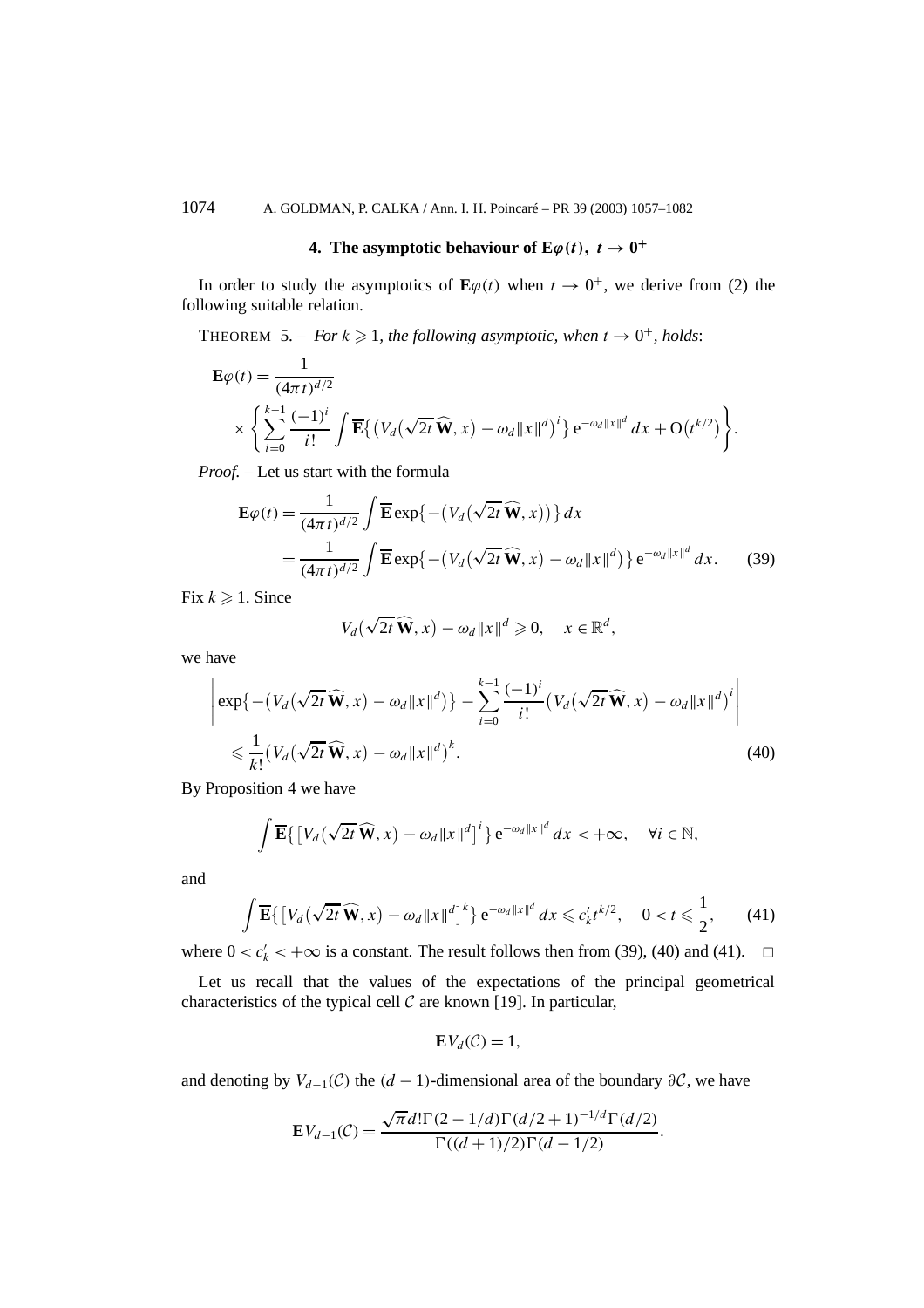The following theorem provides now the explicit calculation of the three first coefficients of the preceding development for any dimension.

THEOREM 6. – *In dimension*  $d \ge 2$ *, we have when*  $t \to 0^+$ *,* 

$$
\mathbf{E}\varphi(t) = \frac{\mathbf{E}(V_d(\mathcal{C}))}{(4\pi t)^{d/2}} - \frac{\mathbf{E}V_{d-1}(\mathcal{C})}{4(4\pi t)^{(d-1)/2}} + \frac{c_{d,2}}{(4\pi)^{d/2}t^{d/2-1}} + \mathcal{O}\bigg(\frac{1}{t^{(d-3)/2}}\bigg),
$$

*where*

$$
c_{d,2} = \left(4^d k_d \sigma_d \frac{\Gamma(3 - 2/d)}{d\omega_d^{3 - 2/d}} - I_{d,2} \sigma_d \frac{\Gamma(2 - 2/d)}{d\omega_d^{2 - 2/d}}\right)
$$

*with*

$$
k_d = 4\sigma_{d-1}\sigma_{d-2} \int_{\substack{0 \le \varphi \le \varphi' \\ \varphi + \varphi' \le \pi}} \int_{\varphi - \varphi' - \varphi}^{\varphi + \varphi'} \frac{\sin^2 \theta}{2} \left[ \frac{\theta(2\pi - \theta)}{6(\pi - \theta)} + \frac{1}{\tan \theta} \right]
$$
  
 
$$
\times \left[ \sin^2 \varphi \sin^2 \varphi' - (\cos \theta - \cos \varphi \cos \varphi')^2 \right]^{(d-4)/2}
$$
  
 
$$
\times (\cos \varphi \cos \varphi')^{d-1} \sin \varphi \sin \varphi' d\theta d\varphi d\varphi'.
$$

*In particular, for*  $d = 2$ ,

$$
c_{2,2} = \frac{2\pi}{3} \left( \int_{0}^{2\pi} \frac{1 - \cos t}{t} dt - 1 \right). \tag{42}
$$

*Remark* 3. – By a very similar method, we can prove that Theorem 5 implies the general asymptotic development provided by (7).

*Proof. –* Theorem 5 provides us the following expansion:

$$
\mathbf{E}\varphi(t) = \frac{1}{(4\pi t)^{d/2}} \bigg[ 1 - \int \overline{\mathbf{E}} \big( V_d \big( \sqrt{2t} \,\widehat{\mathbf{W}}, x \big) - \omega_d \| x \|^d \big) e^{-\omega_d \| x \|^d} \, dx + \frac{1}{2} \int \overline{\mathbf{E}} \big\{ \big( V_d \big( \sqrt{2t} \,\widehat{\mathbf{W}}, x \big) - \omega_d \| x \|^d \big)^2 \big\} e^{-\omega_d \| x \|^d} \, dx + \mathcal{O}(t \sqrt{t}) \bigg]. \tag{43}
$$

Applying Proposition 3 to  $C = \sqrt{2t} \widehat{W}$  we obtain

$$
\overline{\mathbf{E}}(V_d(\sqrt{2t}\,\widehat{\mathbf{W}},x)-\omega_d||x||^d)
$$
\n
$$
=\sum_{j=1}^d I_{d,j}||x||^{d-j}(2t)^{j/2}\overline{\mathbf{E}}M_0{}^j+\frac{2^d}{d}\int_{\mathbb{S}^-}\overline{\mathbf{E}}[(\sqrt{2t}\,M_u-\rho(x,u))\vee 0]^d\,dv_d(u).
$$

Suppose  $d \ge 3$ . Since

$$
\int_{\mathbb{S}^{-}} \overline{\mathbf{E}} \left[ \left( \sqrt{2t} M_{u} - \rho(x, u) \right) \vee 0 \right]^{d} dv_{d}(u) \leq (2t)^{d/2} \sigma_{d} \overline{\mathbf{E}} M^{d},
$$
  

$$
\overline{\mathbf{E}} M_{0} = \frac{\sqrt{\pi}}{2\sqrt{2}} \text{ and } \overline{\mathbf{E}} M_{0}^{2} = \frac{1}{2},
$$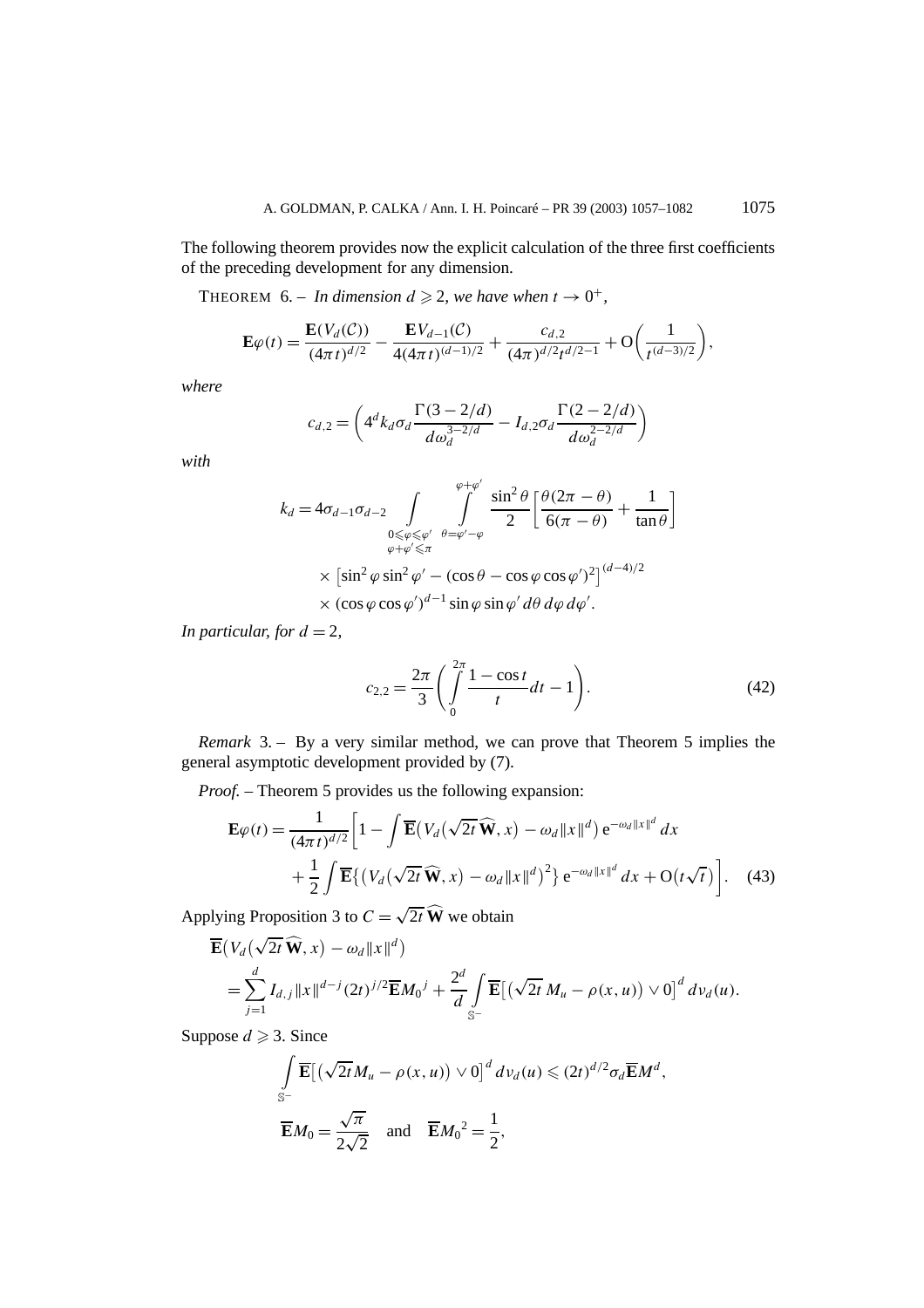then there exist  $t_0 > 0$  and a constant  $K_d > 0$  such that the expression above is of the form

$$
\overline{\mathbf{E}}(V_d(\sqrt{2t}\,\widehat{\mathbf{W}},x) - \omega_d \|x\|^d) = \frac{\sqrt{\pi t}}{2} \|x\|^{d-1} I_{d,1} + t \|x\|^{d-2} I_{d,2} + t \sqrt{t} A_d(x,t), \quad (44)
$$

with

$$
0 \leq A_d(x, t) \leq K_d \left( 1 + \|x\|^{d-3} \right), \quad x \in \mathbb{R}^d, \ 0 < t < t_0. \tag{45}
$$

For  $d = 2$  let us note

$$
K(t, ||x||) = \frac{\sqrt{2t}M_0}{||x||}, \quad t > 0, \ x \in \mathbb{R}^d \setminus \{0\}.
$$

We have

$$
\int_{S^{-}} \overline{\mathbf{E}} \left[ \left( \sqrt{2t} M_{u} - \rho(x, u) \right) \vee 0 \right]^{2} dv_{2}(u)
$$
\n
$$
= 2\mathbf{E} \left\{ 4t M_{0}^{2} \arcsin(K(t, ||x||) \wedge 1) + ||x||^{2} \left[ \arcsin(K(t, ||x||) \wedge 1) - K(t, ||x||) \sqrt{(1 - K(t, ||x||)^{2}) \wedge 0} \right] - 4||x||\sqrt{2t} M_{0} \left[ 1 - \sqrt{(1 - K(t, ||x||)^{2}) \wedge 0} \right] \right\}
$$
\n
$$
\leq 2\overline{\mathbf{E}} \left\{ 4t M_{0}^{2} \arcsin(K(t, ||x||) \wedge 1) + ||x||^{2} \left[ \arcsin(K(t, ||x||) \wedge 1) - K(t, ||x||) \sqrt{(1 - K(t, ||x||)^{2}) \wedge 0} \right] \right\}.
$$

Considering the two cases  $K(t, \|x\|) \ge (1/2) \|x\|$  and  $K(t, \|x\|) < (1/2) \|x\|$ , some elementary and somewhat lengthy calculations (using in particular the existence of a constant  $\alpha > 0$  verifying

$$
\arcsin(x) \leq x + \alpha x^3, \quad \forall x \in \left[0, \frac{1}{2}\right],
$$

and the inequality  $\sqrt{1-x^2} \geq (1-x^2)$ ,  $0 \leq x \leq 1$ ) provide the following estimation

$$
\int_{\mathbb{S}^{-}} \overline{\mathbf{E}} \left[ \left( \sqrt{2t} \, M_u - \rho(x, u) \right) \vee 0 \right]^2 dv_2(u) \leqslant C \frac{t \sqrt{t}}{\|x\|},\tag{46}
$$

where  $C > 0$  is a constant.

The inequality (46) shows that the formulas (44) and (45) are valid alike for  $d = 2$ . Now we may write (11) on the form

$$
V_d(\sqrt{2t}\,\widehat{\mathbf{W}},x)-\omega_d||x||^d=2^d\sqrt{2t}\int\limits_{\mathbb{S}^+}M_u\rho(x,u)^{d-1}\,dv_d(u)+R_d(x,t)
$$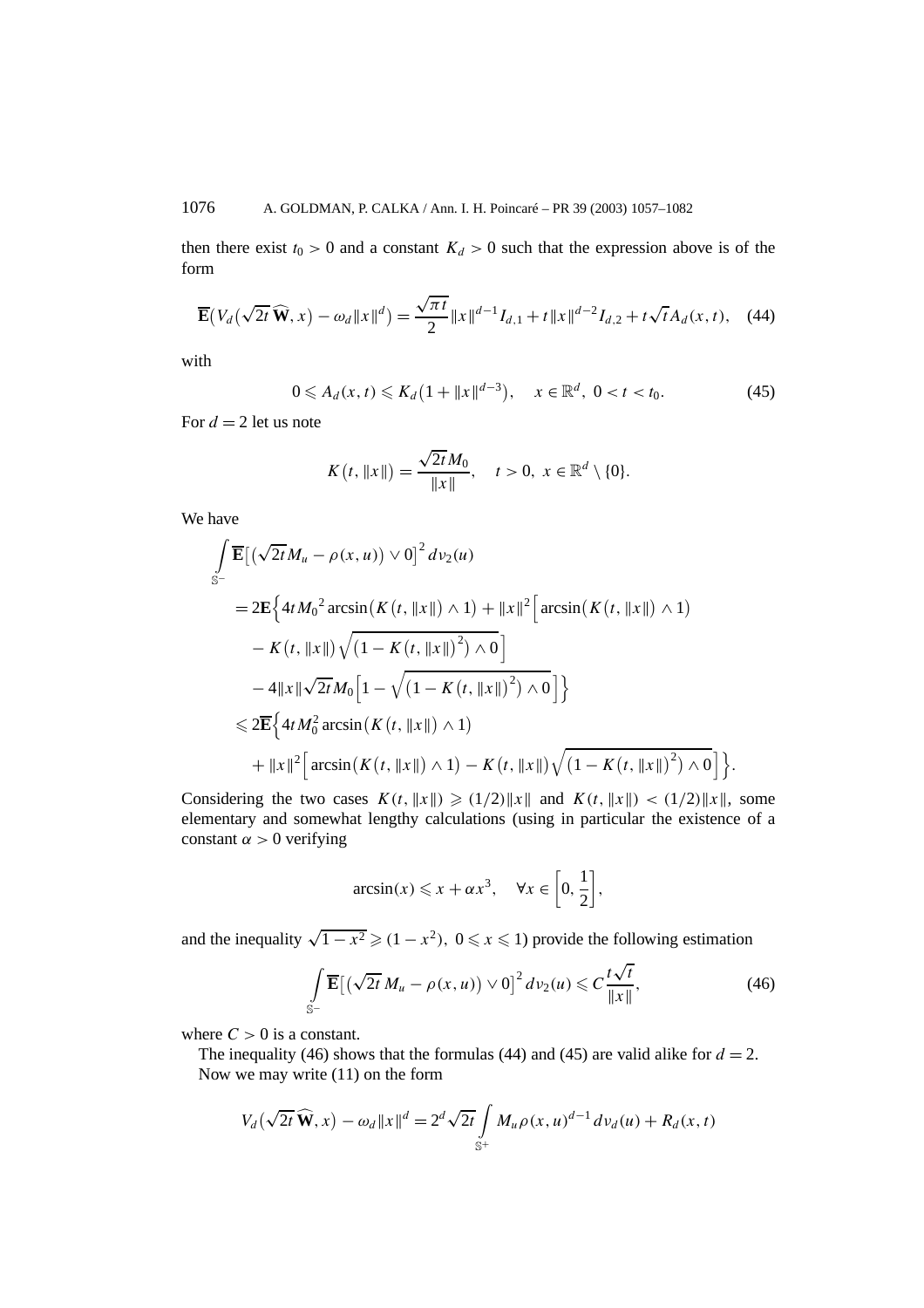with

$$
0 \leqslant R_d(x,t) \leqslant \frac{2^d}{d} \sigma_d \sum_{j=2}^d \binom{d}{j} \left(\sqrt{2t} M\right)^j \|x\|^{d-j} I_{d,j}.
$$

Hence there exists  $t_0 > 0$  and a constant  $K_d' > 0$  such that

$$
\overline{\mathbf{E}}\left\{\left(V_d\left(\sqrt{2t}\,\widehat{\mathbf{W}},x\right)-\omega_d\|x\|^d\right)^2\right\}=4^d k_d\|x\|^{2d-2}2t+t\sqrt{t}\,G_d(x,t),\quad x\in\mathbb{R}^d,\ t>0,\tag{47}
$$

with

$$
k_d = \frac{1}{\|x\|^{2d-2}} \iint\limits_{(\mathbb{S}^+)^2} \overline{\mathbf{E}}(M_u M_{u'}) \big(\rho(x, u)\rho(x, u')\big)^{d-1} \, dv_d(u) \, dv_d(u'),\tag{48}
$$

and

$$
0 \leq G_d(x, t) \leq K'_d \left(1 + \|x\|^{2d-3}\right), \quad x \in \mathbb{R}^d, \ 0 < t < t_0.
$$

The covariances  $\overline{\mathbf{E}}(M_uM_{u'})$  were calculated in ([9], IV). Precisely, if  $\theta \in (0, \pi]$  is the angle spanned by the two vectors  $u, u' \in \mathbb{S}^{d-1}$ , then

$$
\overline{\mathbf{E}}(M_u M_{u'}) = H(\theta) = \frac{\sin \theta}{2} \left[ \frac{\theta (2\pi - \theta)}{6(\pi - \theta)} + \frac{1}{\tan \theta} \right].
$$
 (49)

Inserting (49) in the integral (48) some calculation yields:

$$
k_d = 4\sigma_{d-1}\sigma_{d-2}
$$
  
\n
$$
\times \int_{\substack{0 \leq \varphi \leq \varphi' \\ \varphi + \varphi' \leq \pi}} \int_{\varphi + \varphi' \leq \pi}^{\varphi + \varphi'} H(\theta) \sin \theta \left[ \sin^2 \varphi \sin^2 \varphi' - (\cos \theta - \cos \varphi \cos \varphi')^2 \right]^{(d-4)/2} d\theta
$$
  
\n
$$
\times (\cos \varphi \cos \varphi')^{d-1} \sin \varphi \sin \varphi' d\varphi d\varphi', \quad d \geq 3,
$$
\n(50)

$$
k_2 = \frac{\pi^2}{12} \left( 1 + \frac{1}{2} \int_0^{2\pi} \frac{1 - \cos u}{u} du \right).
$$
 (51)

In order to obtain Theorem 6 it suffices now to insert formulas (44) and (47) in (43), and to proceed to some elementary calculations thanks to (50) and (51).  $\Box$ 

*Remark* 4. – The asymptotic result of Theorem 6 and Eq. (5) suggest that we may have

$$
c_{2,2} = \frac{4\pi}{24} (\pi \mathbf{E} \alpha^{-1}(\mathcal{C}) - \mathbf{E} N_0(\mathcal{C}) + 2).
$$

Using the well-known equality  $\mathbf{E}N_0(\mathcal{C}) = 6$  (see, e.g., [19]) and (51), this is equivalent to the equality

$$
\mathbf{E}\alpha^{-1}(\mathcal{C}) = \frac{4}{\pi} \int_{0}^{2\pi} \frac{1 - \cos t}{t} dt.
$$
 (52)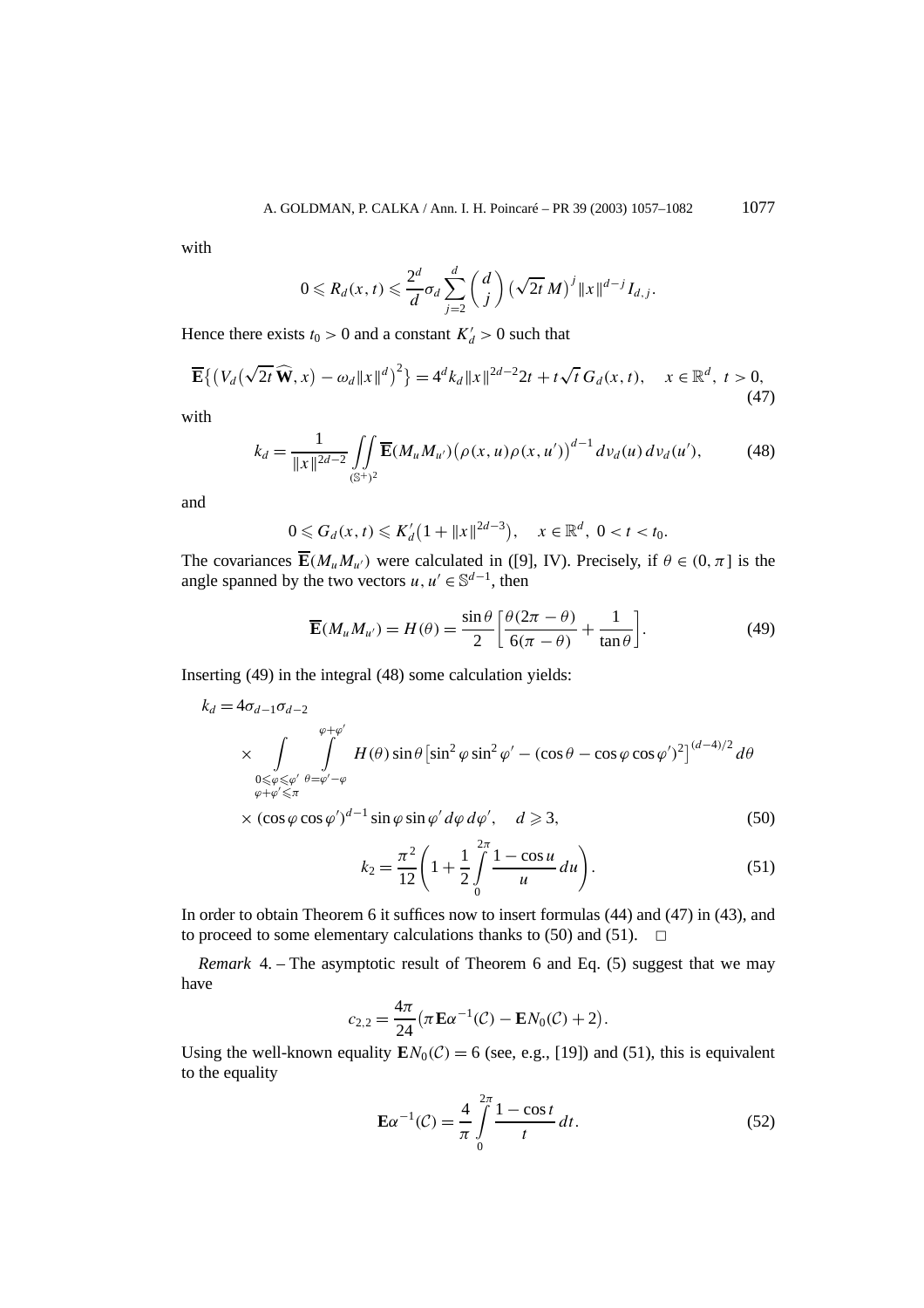We did not find this result in the literature so for the sake of completeness we give its proof in Appendix A.

## **5. Concluding remarks**

(1) A part of the above arguments works in a more general setting of Johnson–Mehl tessellation [5,13,18]. In that model the crystals start growing radially (in all direction at fixed speed  $v > 0$ ) at time  $t_i$  from the nuclei  $x_i$  in such a way that

$$
\Phi = \{(x_i, t_i) \in \mathbb{R}^d \times [0, +\infty)\}
$$

is a spatially-homogeneous Poisson point process. At the end of growth the whole space is covered and the construction of the Johnson–Mehl tessellation is completed. The Poisson–Voronoi tessellation corresponds to the particular case when all nuclei are born at the same time. The Johnson–Mehl crystals are star-shaped but not necessarily convex, the common boundary between two crystals, which is a part of a hyperboloid, may even be disconnected.

It can be shown that for a process  $\Phi$  satisfying the canonical conditions of Møller [18] the expectation of the spectral function of the typical Johnson–Mehl cell can also be expressed in terms of Brownian bridge from which a two-terms expansion near the origin can be obtained (see [11]).

(2) It would be interesting to obtain the geometric significance of the coefficients  $c_{d,2}$ appearing in the asymptotic of Theorem 6. In view of (6) it is likely that  $c_{d,2}$  is connected with

$$
\mathbf{E}\Bigg\{\sum_{i=1}^{N_{d-2}(\mathcal{C})}\frac{1}{3}\bigg(\frac{\omega_i(\mathcal{C})}{\pi}-\frac{\pi}{\omega_i(\mathcal{C})}\bigg)V_{d-2}(F_i(\mathcal{C}))\Bigg\},\,
$$

where

- (i)  $F_i(\mathcal{C})$ ,  $i = 1, \ldots, N_{d-2}(\mathcal{C})$ , are the  $(d-2)$ -dimensional faces of  $\mathcal{C}$ ;
- (ii)  $\omega_i(\mathcal{C})$  is the magnitude of the dihedral angle at the face  $F_i(\mathcal{C})$ ,  $1 \le i \le N_{d-2}(\mathcal{C})$ .

(3) To obtain the values of coefficients  $c_{d,i}$ ,  $i \geq 3$ , in (7) it is necessary to calculate explicitely the covariances  $\overline{E}M_{u_1}\cdots M_{u_j}$ ,  $u_1,\ldots,u_j\in\mathbb{S}^{d-1}$ ,  $j\geq 3$ , associated to the *d*-dimensional Brownian bridge. At our knowledge this problem is open. Note also that for a bounded convex polyhedron of  $\mathbb{R}^d$  the explicit expressions of the coefficients at order  $k \geq 4$  appearing in the asymptotic (near the origin) of the spectral function are unknown (see [7]).

(4) For  $d = 2$ , Theorem 2 can be proved without the Donsker–Varadhan theorem. Indeed, we can use the estimation provided in [10] for the distribution of the perimeter of the convex hull of the Brownian bridge **W**.

(5) It is interesting to note the significance of Lemma 1. The inequality (46) can be rewritten under the form

$$
\mathbf{E}\overline{\mathbf{P}^{\mathbf{x}}}\{T>u\} \leqslant \mathbf{E}\overline{\mathbf{P}^{\mathbf{0}}}\{T>u\}, \quad u \geqslant 0,
$$

where *T* denotes the first exit time of the Brownian bridge from the cell  $C(0)$ , the notation  $\overline{P^x}$  expressing the fact that the Brownian path is starting at the point  $x \in \mathbb{R}^d$ .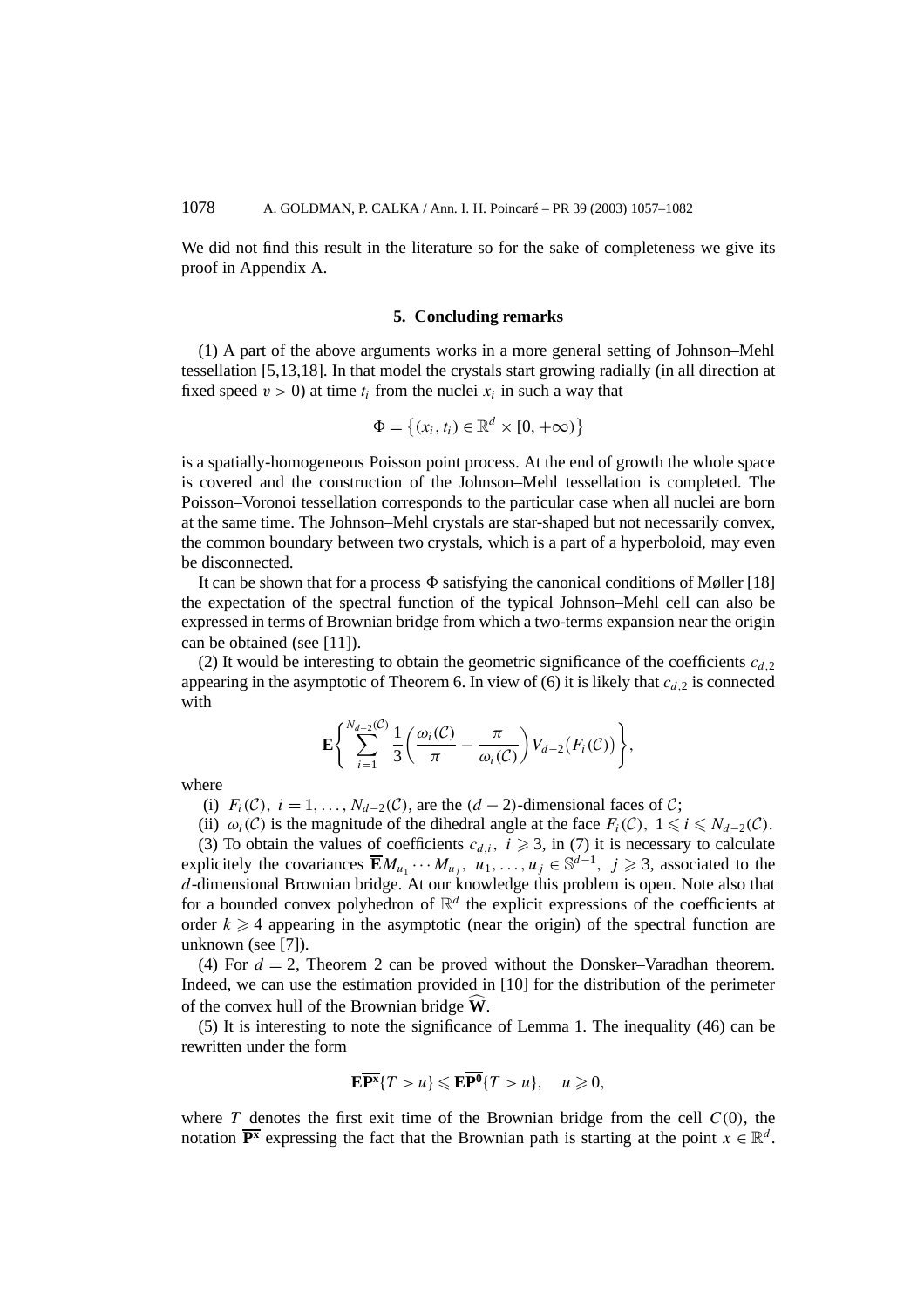If we replace the Brownian bridge by the standard Brownian motion in  $\mathbb{R}^d$  in the proof of Theorem 1 we obtain the corresponding inequality

$$
\mathbf{E}\overline{\mathbf{P}^{\mathbf{x}}} \{\tau > u\} \leqslant \mathbf{E}\overline{\mathbf{P}^{\mathbf{0}}} \{\tau > u\}, \quad u \geqslant 0,
$$

for the first Brownian exit time *τ* of *C(*0*)*.

(6) It is well known that "the larger regions have smaller eigenvalues" and therefore the equalities (3) and (4) express that in some sense the large Voronoi cells are nearly circular. An analogous phenomenon (known under the name of D.G. Kendall conjecture) occurs for the polygons determined by a standard Poisson line process in the plane (see [10,15]).

#### **Acknowledgement**

We thank the referee for his useful remarks, in particular for his idea to use the Donsker–Varadhan theorem in order to extend to any dimension Theorem 2.

## **Appendix A. Proof of (52)**

Let us recall that by associating to each vertex *s* of the planar Poisson–Voronoi tessellation the triangle  $T(s)$  whose vertices are the nuclei of the three cells containing *s* (and whose center of circumdisc coincides precisely with *s*), we obtain the dual tessellation, called the Delaunay tessellation (see [19]). The typical Delaunay cell  $D$ is defined (in Palm sense) by the following formula [19]:

$$
\mathbf{E}h(\mathcal{D}) = \frac{1}{\lambda_0 V_2(B)} \mathbf{E} \sum_{s \in \mathcal{S} \cap B} h\big(T(s) - s\big),\tag{A.1}
$$

for all measurable function  $h : \mathcal{K} \to \mathbb{R}_+$ , and where:

(i)  $B \subset \mathbb{R}^2$  is an arbitrary fixed Borel set such that  $0 < V_2(B) < +\infty$ ;

(ii)  $S$  is the set of vertices of the Poisson–Voronoi tessellation.

Note that the mean number of vertices per unit area is equal to 2 (see [19]).

The distribution of the typical cell  $D$ , which is a triangle noted  $z_1z_2z_3$ , is known explicitely by means of the distributions of the radius  $\rho(\mathcal{D})$  of the circumdisc of  $\mathcal D$ and of the three angles  $\beta_1(\mathcal{D}) = \widehat{z_1 \mathcal{p} z_2}$ ,  $\beta_2(\mathcal{D}) = \widehat{z_2 \mathcal{p} z_3}$ ,  $\beta_3(\mathcal{D}) = \widehat{z_1 \mathcal{p} z_2}$ , where *p* is the center of the circumdisc of  $D$  (see [19], p. 104, for an expression of these distributions valid in any dimension and [20], p. 249, for a rewriting in dimension 2). In particular, these angles are identical in law and independent of  $\rho(\mathcal{D})$ . This implies that the angles  $\alpha_1(\mathcal{D})$ ,  $\alpha_2(\mathcal{D})$ ,  $\alpha_3(\mathcal{D})$  spanned in *p* by any two edges of the Voronoi tessellation, are independent of  $\rho(\mathcal{D})$  and of common distribution (see, for example, [20]):

$$
\alpha_1(\mathcal{D})(P)(dt) = \frac{4}{3\pi} \sin t (\sin t - t \cos t) 1_{[0,\pi]}(t) dt.
$$
 (A.2)

Thus from (A.2) we get the following result: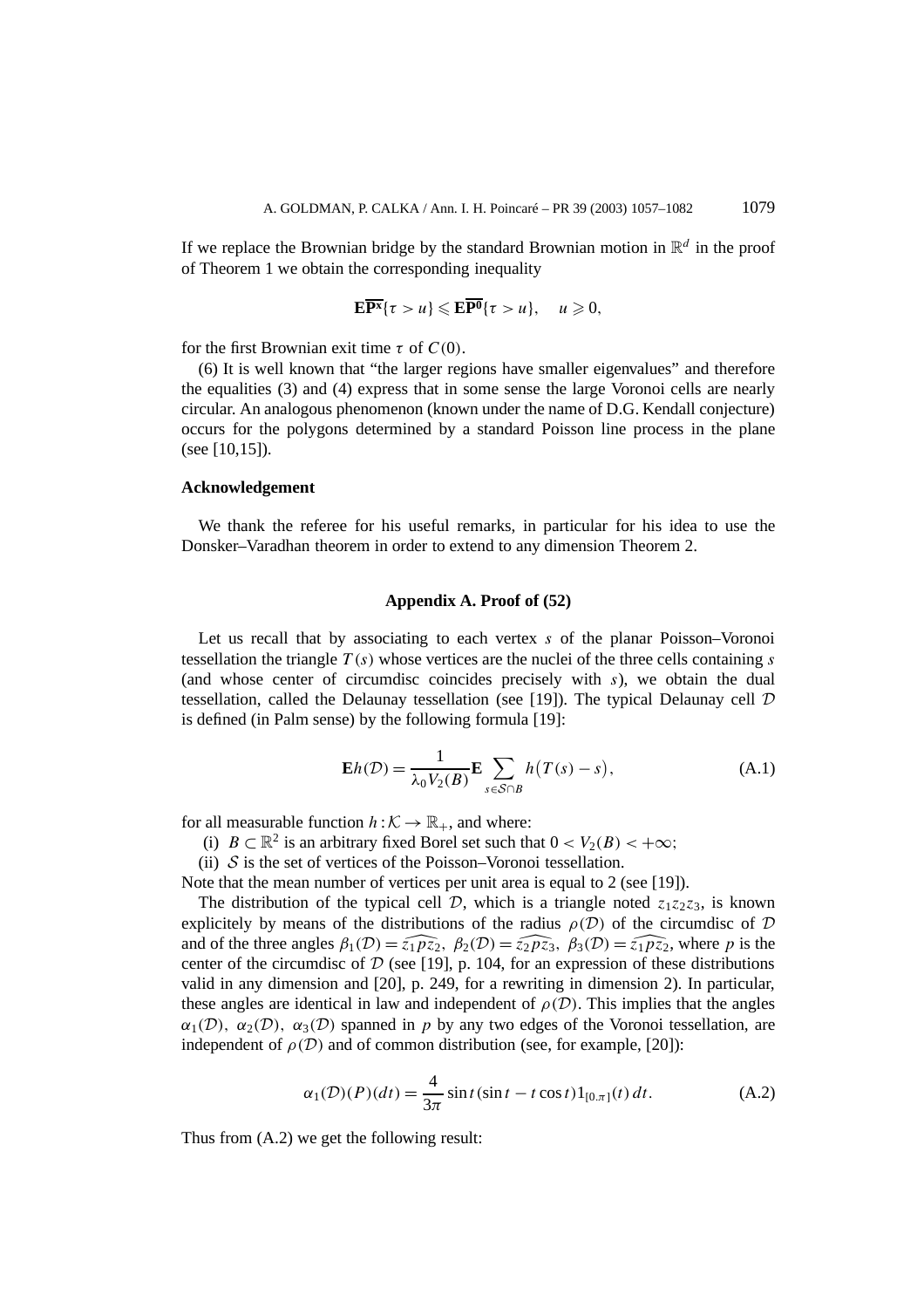LEMMA A.1. – *We have*:

$$
\mathbf{E}\frac{1}{\alpha_1(\mathcal{D})} = \frac{2}{3\pi} \int\limits_0^{2\pi} \frac{1 - \cos t}{t} dt.
$$

Let us consider now the set  $A$  of angles of the Poisson–Voronoi tessellation and for each  $\alpha \in A$ , let *s*( $\alpha$ ) be the associated vertex. Then noticing that the mean number of angles per unit area is equal to six we can define a typical angle  $\bar{\alpha}$  on the following lines:

$$
\mathbf{E}1_{[0,t]}(\bar{\alpha}) = \frac{1}{6V_2(B)} \mathbf{E} \sum_{\substack{\alpha \in \mathcal{A} \\ s(\alpha) \in B}} 1_{[0,t]}(\alpha), \quad 0 \leqslant t \leqslant \pi,
$$
 (A.3)

where *B* is a fixed Borel set of  $\mathbb{R}^2$  such that  $0 < V_2(B) < \infty$ .

The typical angle  $\bar{\alpha}$  can be connected, on one hand to the angles of the Voronoi typical cell C, and on the other hand to the angles  $\alpha_1(\mathcal{D})$ ,  $\alpha_2(\mathcal{D})$ ,  $\alpha_3(\mathcal{D})$  of the Delaunay typical cell D. More precisely, we have:

LEMMA A.2. –

(i) *The angles*  $\bar{\alpha}$  *et*  $\alpha_1(\mathcal{D})$  *are identical in law.* 

(ii) *For any measurable function*  $f:[0,\pi] \to \mathbb{R}_+$ *, we have* 

$$
\mathbf{E}f(\bar{\alpha}) = \frac{1}{6}\mathbf{E}\sum_{i=1}^{N_0(\mathcal{C})} f(\alpha_{\mathcal{C},i}),
$$

*where*  $\alpha_{\mathcal{C},i}$ ,  $1 \leq i \leq N_0(\mathcal{C})$ , denote the inside-facing angles of the typical cell  $\mathcal{C}$ .

*Proof.* – (i) Consider  $0 \le t \le \pi$  and  $B \in \mathcal{B}(\mathbb{R}^2)$ ,  $V_2(B) = 1$ . Then by definition (A.1) of  $D$ , we have

$$
\frac{1}{3}\mathbf{E}\sum_{i=1}^{3}1_{[0,t]}(\alpha_i(\mathcal{D}))=\frac{1}{6}\mathbf{E}\sum_{s\in\mathcal{S}\cap B}\left(\sum_{i=1}^{3}1_{[0,t]}(\alpha_i(s))\right),\,
$$

where  $\alpha_1(s)$ ,  $\alpha_2(s)$ ,  $\alpha_3(s)$  are the three angles associated with the vertex *s* in the tessellation. Moreover, by definition of the typical angle (see (A.3)),

$$
\frac{1}{6} \mathbf{E} \sum_{s \in \mathcal{S} \cap B} (1_{[0,t]}(\alpha_1(s)) + 1_{[0,t]}(\alpha_2(s)) + 1_{[0,t]}(\alpha_3(s))) = \mathbf{E} 1_{[0,t]}(\bar{\alpha}).
$$

We conclude then by using the identity in law of the three angles  $\alpha_1(\mathcal{D})$ ,  $\alpha_2(\mathcal{D})$  and  $α_3(D)$ .

(ii) The proof is similar to that of Proposition 3.2.2. of Møller [19] which connects, for  $1 \leq k \leq d$ , the *k*-dimensional typical face of the Voronoi tessellation to the *k*dimensional faces of the typical cell.  $\Box$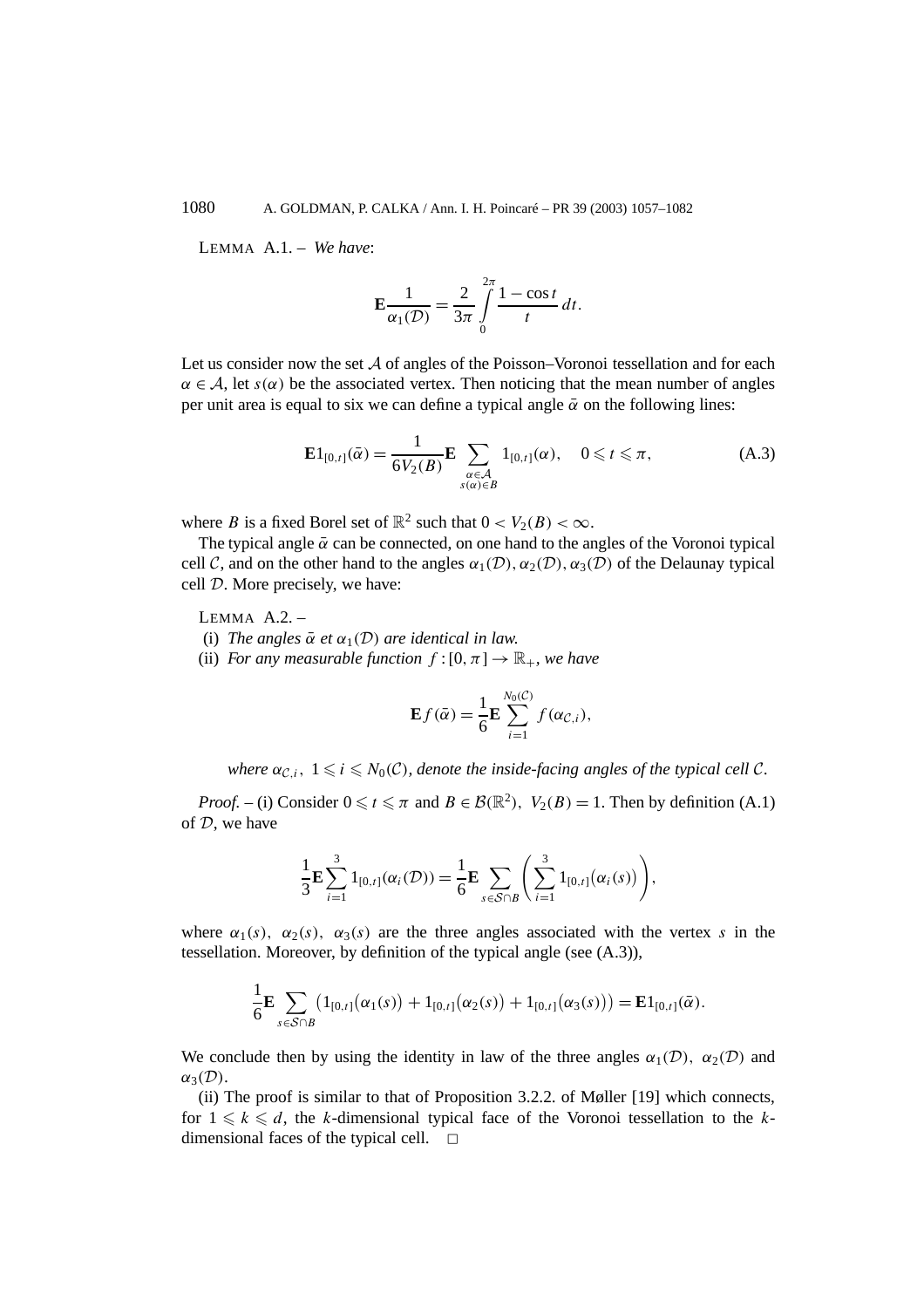From Lemmas A.1 and A.2, we deduce that

$$
\mathbf{E}\alpha^{-1}(\mathcal{C}) = 6\mathbf{E}\left(\frac{1}{\bar{\alpha}}\right) = 6\mathbf{E}\left(\frac{1}{\alpha_1(\mathcal{D})}\right) = \frac{4}{\pi}\int_{0}^{2\pi}\frac{1-\cos t}{t}\,dt,
$$

which completes the proof of  $(52)$ .  $\Box$ 

#### REFERENCES

- [1] T.W. Anderson, The integral of a symmetric unimodal function over a symmetric convex set and some probability inequalities, Proc. Amer. Math. Soc. 6 (1955) 170–176.
- [2] F. Baccelli, B. Błaszczyszyn, On a coverage process ranging from the Boolean model to the Poisson–Voronoi tessellation with applications to wireless communications, Adv. Appl. Probab. 33 (2) (2001) 293–323.
- [3] P. Calka, The explicit expression of the distribution of the number of sides of the typical Poisson–Voronoi cell, Adv. Appl. Probab. (2003), in press.
- [4] P. Calka, Precise formulas for the distributions of the principal geometric characteristics of the typical cells of a two-dimensional Poisson–Voronoi tessellation and a Poisson line process, Adv. Appl. Probab. (2003), submitted for publication.
- [5] R. Cowan, S.N. Chiu, L. Holst, A limit theorem for the replication time of a DNA molecule, J. Appl. Probab. 32 (2) (1995) 296–303.
- [6] M.D. Donsker, S.R.S. Varadhan, Asymptotics for the Wiener sausage, Comm. Pure Appl. Math. 28 (4) (1975) 525-565.
- [7] B.V. Fedosov, Asymptotic formulae for eigenvalues of the Laplace operator for a polyhedron, Dokl. Akad. Nauk SSSR 157 (1964) 536–538.
- [8] E.N. Gilbert, Random subdivisions of space into crystals, Ann. Math. Statist. 33 (1962) 958–972.
- [9] A. Goldman, Le spectre de certaines mosaïques poissoniennes du plan et l'enveloppe convexe du pont brownien, Probab. Theory Related Fields 105 (1) (1996) 57–83.
- [10] A. Goldman, Sur une conjecture de D.G. Kendall concernant la cellule de Crofton du plan et sur sa contrepartie brownienne, Ann. Probab. 26 (4) (1998) 1727–1750.
- [11] A. Goldman, P. Calka, On the spectral function of the Johnson–Mehl and Voronoi tessellations, Preprint 00-02 of LaPCS, 2000.
- [12] A. Goldman, P. Calka, Sur la fonction spectrale des cellules de Poisson–Voronoi, C. R. Acad. Sci. Paris Sér. I Math. 332 (9) (2001) 835–840.
- [13] W.A. Johnson, R.F. Mehl, Reaction kinetics in processes of nucleation and growth, Trans. Amer. Inst. Min. Engr. 135 (1939) 416–458.
- [14] M. Kac, Can one hear the shape of a drum?, part II, Amer. Math. Monthly 73 (4) (1966)  $1 - 23$
- [15] I.N. Kovalenko, A simplified proof of a conjecture of D.G. Kendall concerning shapes of random polygons, J. Appl. Math. Stochastic Anal. 12 (4) (1999) 301–310.
- [16] S. Kumar, R.N. Singh, Thermal conductivity of polycristalline materials, J. Amer. Cer. Soc. 78 (3) (1995) 728–736.
- [17] J.L. Meijering, Interface area, edge length, and number of vertices in crystal aggregates with random nucleation, Philips Res. Rep. 8 (1953).
- [18] J. Møller, Random Johnson–Mehl tessellations, Adv. Appl. Probab. 24 (4) (1992) 814–844.
- [19] J. Møller, Lectures on Random Vorono˘ı Tessellations, Springer-Verlag, New York, 1994.